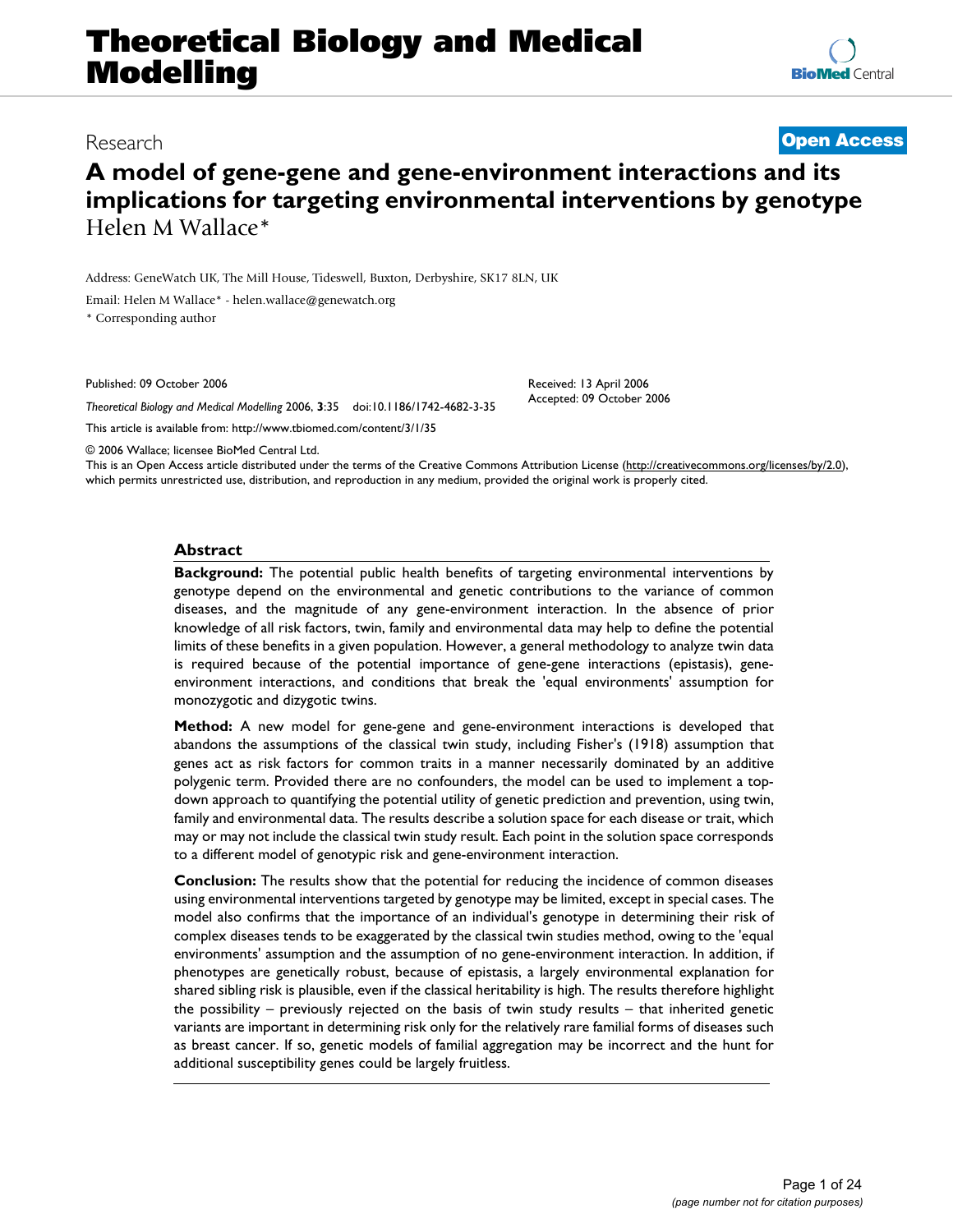### **Background**

Some geneticists have predicted a genetic revolution in healthcare: involving a future in which individuals take a battery of genetic tests, at birth or later in life, to determine their individual 'genetic susceptibility' to disease [1,2]. In theory, once the risk of particular combinations of genotype and environmental exposure is known, medical interventions (including lifestyle advice, screening or medication) could then be targeted at high-risk groups or individuals, with the aim of preventing disease [3].

However, there are also many critics of this strategy, who argue that it is likely to be of limited benefit to health [4- 8]. One area of debate concerns the proportion of cases of a given common disease that might be avoided by targeting environmental or lifestyle interventions to those at high genotypic risk. Known genetic risk factors have to date shown limited utility in this respect [9]. However, some argue that combinations of multiple genetic risk factors may prove more useful in the future [10].

There are two possible approaches to considering this issue. The 'bottom-up' approach seeks to identify individual genetic and environmental risk factors and their interactions and quantify the risks. However, this approach is limited by the difficulties in establishing the statistical validity of genetic association studies and of quantifying gene-gene and gene-environment interactions: see, for example, [11-14].

A 'top-down' approach instead considers risks at the population level using twin and family studies and data on the importance of environmental factors in determining a trait. However, analysis of twin data is usually limited by the assumptions made in the classical twin study [15], including that: (i) there are no gene-gene interactions (epistasis); (ii) there are no gene-environment interactions; (iii) the effects of environmental factors shared by twins are independent of zygosity (the 'equal environments' assumption). These assumptions have all been individually explored and shown to be important in influencing the conclusions drawn from twin and family data [16-18]. In addition, the magnitude of any gene-environment interaction is critically important in determining the utility of targeting environmental interventions by genotype [19]. Although a general methodology to analyze twin data without making these assumptions has been developed, the algebra becomes intractable once multiple loci are involved [17]. This is problematic because, for common diseases, the impacts of multiple genetic variants, and potentially the whole genetic sequence, on disease susceptibility (here called 'genotypic risk') may be important.

The four-category model of population risks developed by Khoury and others [19] is a useful starting point for a topdown analysis of genetic prediction and prevention. It allows the merits of a targeted intervention strategy (which seeks to reduce the exposure of the high-risk genotype group only) to be explored, and can readily be extended to include more than four risk categories [10]. However, this model's use to date has been limited to bottom-up consideration of single genetic variants or to studying hypothetical examples of multiple variants. The fourcategory model is limited by the assumption of no confounders, which means it is applicable to only a subset of possible models of gene-gene and gene-environment interaction. However, situations where the 'no confounders' assumption is valid are arguably most likely to be of relevance to public health.

The aim of this paper is to combine the four-category model with population level data from twin, family and environmental studies, without adopting the classical twin model assumptions. This model of gene-gene and gene-environment interactions is then used to implement a 'top-down' approach to quantifying the utility of genetic 'prediction and prevention'.

#### **Method**

#### *The four-category model*

Consider a population divided into genotypic or environmental risk categories for a given trait (Figure 1a and 1b). The fraction of the population in the 'high environmental risk group' (designated by subscript e) is ε, and this subpopulation is at risk  $r_e$ . The remainder of the population is at risk  $r_{oe}$ . The fraction of the population in the 'high genotypic risk' group (designated by the subscript g) is  $\gamma$ , and this subpopulation is at risk  $r_{\rm g}$ , with the remainder of the population at risk  $r_{og}$ . The total risk  $r_t$  for this trait in this population is then given by:

$$
r_t = \gamma r_g + (1-\gamma)r_{og} \quad (1)
$$

or by:

$$
r_t = \varepsilon r_e + (1 - \varepsilon)r_{oe} \quad (2)
$$

The same population can alternatively be divided into four categories, making a four-category model (Figure 1c)) with risks  $R_{oo}$ ,  $R_{oe}$ ,  $R_{go}$  and  $R_{ge}$ . Table 1 shows the risk categories in this model.

The risks are related to the previous definitions by:

$$
r_g = \varepsilon R_{ge} + (1 - \varepsilon) R_{go} \quad (3)
$$

$$
r_{og} = \varepsilon R_{oe} + (1 - \varepsilon) R_{oo} \quad (4)
$$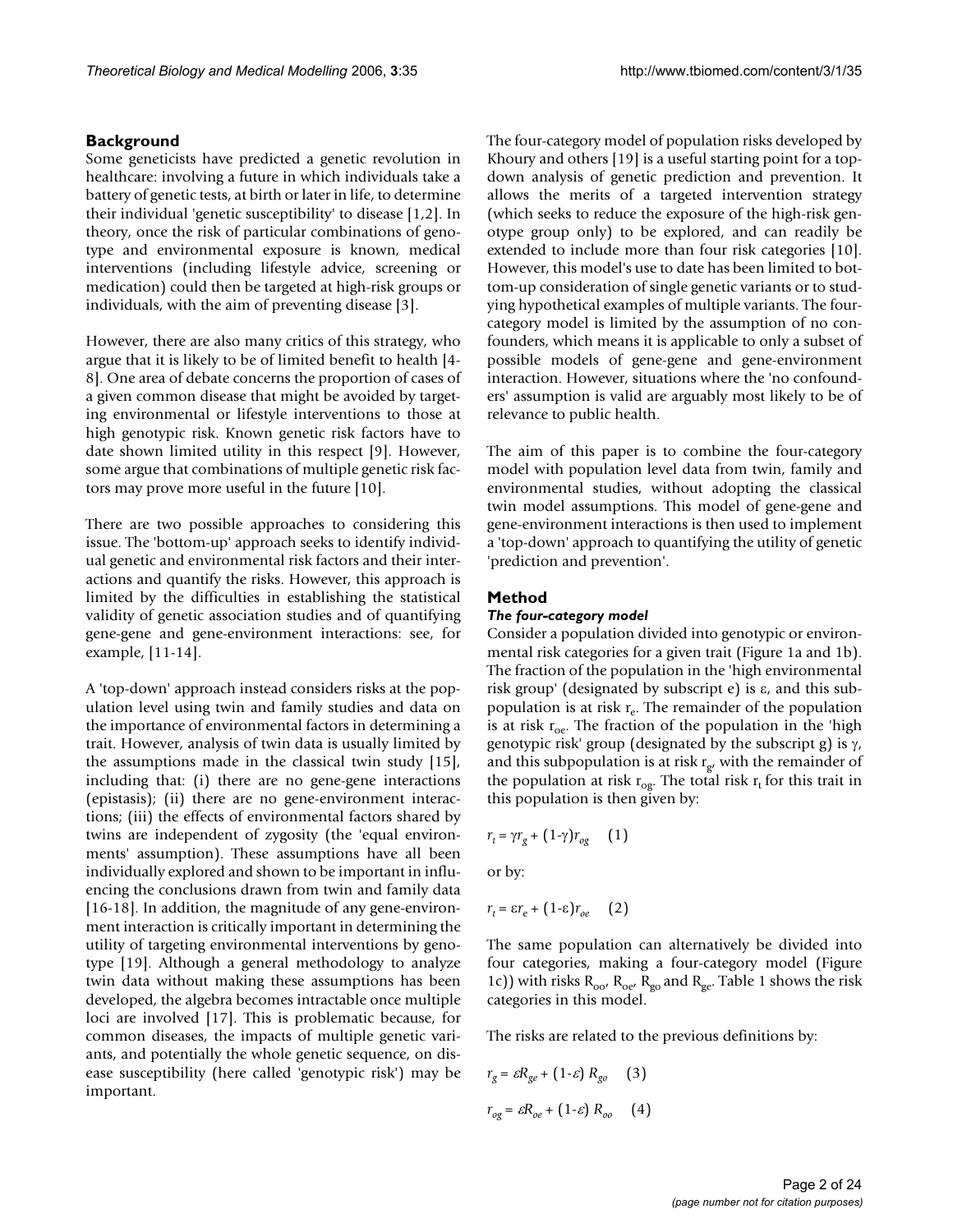

#### **Figure 1**

**The four-category model**. A population divided into: (a) high and low genotypic risk categories ( $r_{\sigma}$ and  $r_{\rm oo}$ ); (b) high and low environmental risk categories ( $r_{e}$  and  $r_{oe}$ ); (c) four categories based on combined genotypic and environmental risk.

*r*<sub>e</sub> =  $\gamma R_{ge}$  + (1- $\gamma$ )  $R_{oe}$  (5)  $r_{oe} = \gamma R_{oo} + (1-\gamma) R_{oo}$  (6)

The category risks R remain constant in different populations (i.e. as ε and γ vary), provided there are no confounders. This assumption restricts the model to special cases of gene-gene and gene-environment interaction. Note that for a single genetic variant,  $r_{\rm g}$  corresponds to the penetrance of the variant, and that in general (provided  $R_{\alpha} \neq R_{\alpha}$ ) this varies with the proportion of the population in the high exposure group, ε, as has been observed [20,21].

The total risk for the given trait is given by:

$$
r_t = \gamma \varepsilon R_{ge} + \gamma (1 - \varepsilon) R_{go} + \varepsilon (1 - \gamma) R_{oe} + (1 - \varepsilon) (1 - \gamma) R_{oo} \tag{7}
$$

The subpopulation of cases has different characteristics from the general population: for example, it contains a higher proportion of people from the 'ge' subgroup. The relative risk for a person drawn randomly from a subpopulation with the same genotypic and environmental characteristics as the cases, RRcases, is given by the sum of the relative risks for each category shown in Table 1:

$$
RR^{cases} = \frac{\gamma \varepsilon R_{ge}^{2} + \gamma (1 - \varepsilon) R_{go}^{2} + \varepsilon (1 - \gamma) R_{oe}^{2} + (1 - \varepsilon) (1 - \gamma) R_{oo}^{2}}{r_{t}^{2}}
$$
(8)

Similarly, the relative risk for a person drawn randomly from a subpopulation with the same genotypic characteristics as the cases (but with the environmental characteristics of the general population) is:

$$
RR_{gen}^{cases} = \frac{\gamma r_g^2 + (1 - \gamma)r_{og}^2}{r_t^2}
$$
 (9)

The relative risk for a person drawn randomly from a subpopulation with the same environmental characteristics as the cases (but with the genotypic characteristics of the general population) is:

$$
RR_{env}^{cases} = \frac{\varepsilon r_e^2 + (1 - \varepsilon)r_{oe}^2}{r_t^2}
$$
 (10)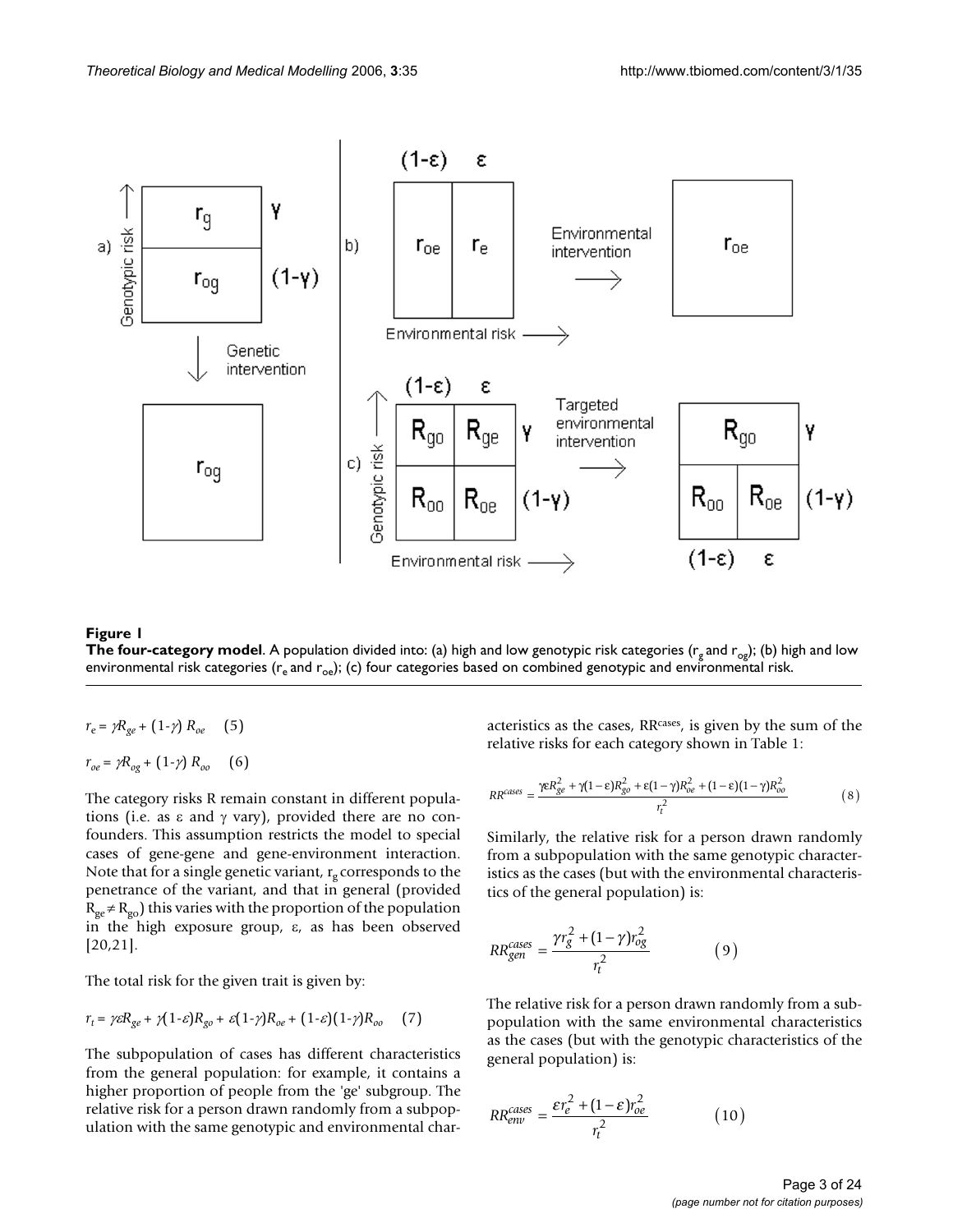| Category                                                                                                                                                                         |                                                                 | Risk of being in category Number of people in category Number of cases in category |                                                                                                                               |
|----------------------------------------------------------------------------------------------------------------------------------------------------------------------------------|-----------------------------------------------------------------|------------------------------------------------------------------------------------|-------------------------------------------------------------------------------------------------------------------------------|
| ge (high-risk genotype/high-risk exposure)<br>go (high-risk genotype/low-risk exposure)<br>oe (low-risk genotype/high-risk exposure)<br>oo (low-risk genotype/low-risk exposure) | $R_{\rm{ge}}$<br>$R_{\rm go}$<br>$R_{oe}$<br>$R_{\alpha\alpha}$ | γεΝ<br>$γ$ (1-ε)N<br>$\epsilon$ (1-y)N<br>$(I - \epsilon)$ $(I - \gamma)N$         | γε $R_{ge}N$<br>$γ$ (1-ε) $R_{\rm go}$ N<br>$\epsilon$ (1- $\gamma$ ) $R_{\alpha}N$<br>$(1-\epsilon)$ $(1-\gamma)R_{\infty}N$ |
| Total                                                                                                                                                                            |                                                                 | N                                                                                  | r.N                                                                                                                           |

**Table 1: The four category model: risks and cases for a population of size N.**

#### *Population attributable fractions*

Provided there are no confounders, the population attributable fraction (PAFE e) due to the presence of the high exposure (E) in the high exposure population subgroup (e) may be defined as:

$$
PAF_e^E = \frac{\varepsilon (r_e - r_{oe})}{r_t} = \varepsilon \left\{ \gamma (R_{ge} - R_{go}) + (1 - \gamma)(R_{oe} - R_{oo}) \right\} / r_t
$$
 (11)

If the trait is a disease,  $\text{PAF}_{\text{e}}^{\text{E}}$  is the proportion of cases that could be avoided if an environmental intervention (such as a lifestyle change or reduction in exposure) succeeds in moving everyone in the 'high environmental risk group' to the 'low environmental risk' category, as shown in Figure 1b.

The targeted population attributable fraction (PAFE<sub>ge</sub>) may be defined as the proportion of cases that could be avoided by targeting the same environmental intervention at the 'high genotypic + high environmental risk' subgroup only (the 'ge' subgroup), as shown in Figure 1c. Again assuming no confounders, it is given by:

$$
PAF_{ge}^{E} = \varepsilon \gamma (R_{ge} - R_{go})/r_t \tag{12}
$$

Note that PAF<sup>E</sup><sub>ge</sub> differs from PAF<sub>ge</sub> as defined by Khoury & Wagener [19]. The latter implicitly assumes that both environmental and genetic risk factors are reduced and thus is inappropriate for assessing the merits of a targeted environmental intervention. PAF<sup>E</sup><sub>ge</sub> as defined here is instead equivalent to the targeted attributable fraction  $(AF_T)$  defined by Khoury et al. [10]. To avoid confusion, the notation adopted here specifies both the nature of the intervention (environmental, denoted by superscript E) and the target subpopulation (the 'ge' subgroup, at both high genotypic and high environmental risk). Thus, the proportion of cases that would be avoided were it possible to move the 'high genotypic risk' subgroup to 'low genotypic risk' (as shown in Figure 1a) is written as  $\mathrm{PAF^G_{g'}}$ given by:

$$
PAF_g^G = \frac{\gamma (r_g - r_{og})}{r_t} = \gamma \Big\{ \varepsilon (R_{ge} - R_{oe}) + (1 - \varepsilon)(R_{go} - R_{oo}) \Big\} / r_t
$$
(13)

Although in practice it is not possible to change the genotype of the population, the parameter PAF<sup>G</sup><sub>g</sub> is nevertheless useful in the calculations that follow.

#### *Measures of utility*

Khoury et al. [10] define the Population Impact (PI) as:

$$
PI = PAF_{ge}^{E} / PAF_{e}^{E}
$$
 (14)

PI is one possible measure of the usefulness of targeting the environmental intervention (E) at the 'ge' subgroup. It measures the proportion of cases avoided by targeting the 'high genotypic + high environmental risk' subgroup (the 'ge' subgroup), compared to the proportion avoided by applying the environmental intervention to the whole 'high environmental risk' group. PI has the property:

$$
0 \le PI \le 1 \qquad (15)
$$

and has its maximum value when  $\text{PAFE}_{ge}$  =  $\text{PAFE}_{e}$ . However, as a measure of the utility of genotyping, PI has the disadvantage that it takes no account of the proportion of the population  $\gamma$  in the high genotypic risk group. This means PI = 1 when  $\gamma$  = 1 simply because the whole population is then in the high genotypic risk group, although using genotyping to target environmental interventions is more likely to be useful if  $PI = 1$  and  $\gamma$  is also small.

Therefore, consider an alternative utility parameter  $U_{ge}$ defined by:

$$
U_{ge} = \frac{PAF_{ge}^E}{PAF_e^E} - \gamma = \frac{\gamma(1-\gamma)\left[ (R_{ge} - R_{go}) - (R_{oe} - R_{oo}) \right]}{\left[ \gamma(R_{ge} - R_{go}) + (1-\gamma)(R_{oe} - R_{oo}) \right]}
$$
(16)

which has the property

$$
-\gamma \le U_{ge} \le (1-\gamma) \qquad (17)
$$

U<sub>ge</sub> tends to 1 only if PI = 1 and  $\gamma$  is also small. It is a measure of the utility of using genotyping to target the environmental intervention at the 'ge' subgroup, compared to randomly selecting the same proportion  $\gamma$  of the population to receive the intervention.  $U_{ge}$  is positive if those at high genotypic risk have *more to gain* than those at low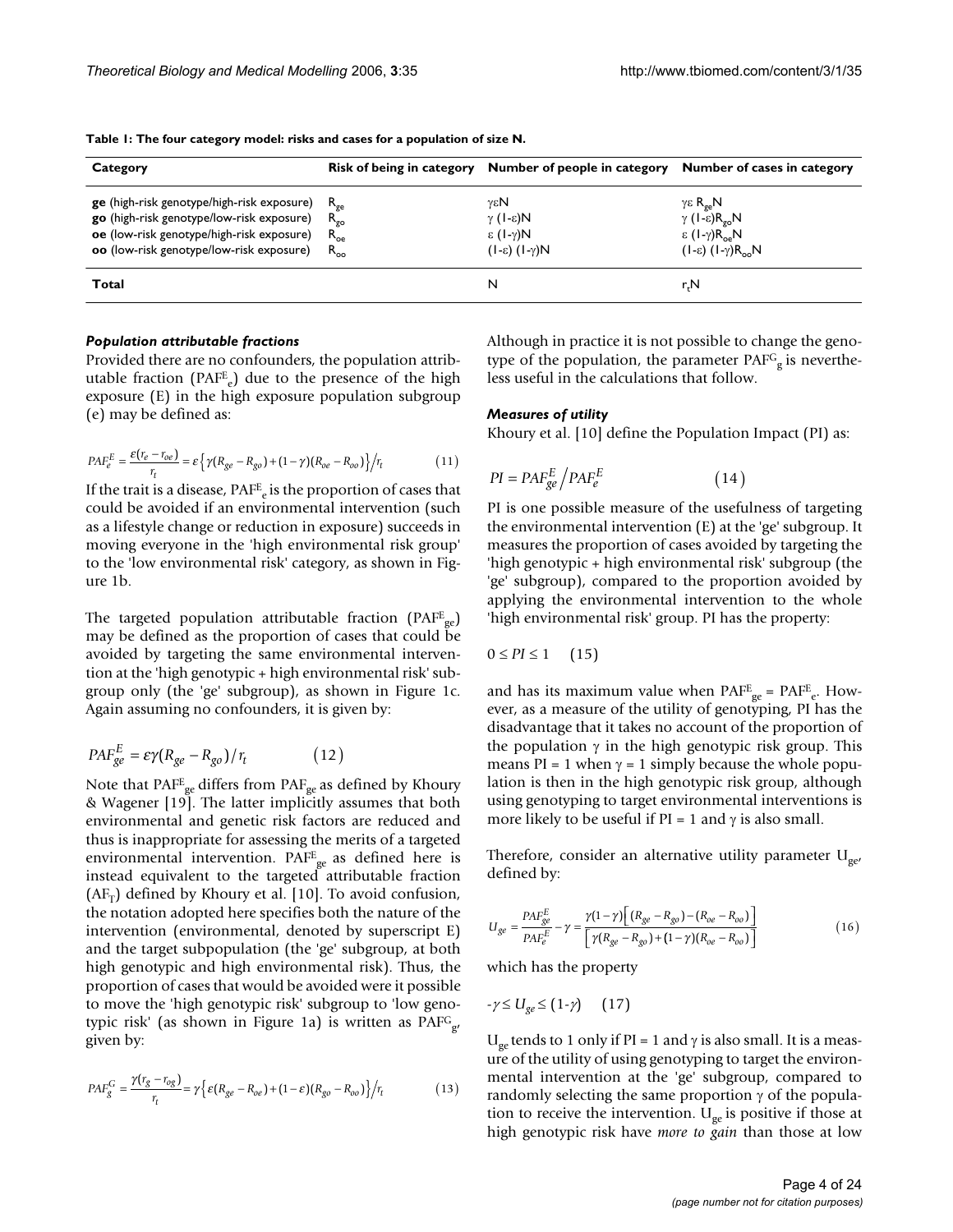genotypic risk from the intervention  $((R_{ge}-R_{go}) \ge (R_{oe}-R_{go}))$ R<sub>oo</sub>)) and negative if they have *less to gain* from the intervention. This reflects the fact that targeting those who have least to gain through an intervention is worse than using random selection in terms of its impact on population health.

Note that even if genotyping is better than random selection, other types of test that are more useful may be available [22]; a population-based approach still has the potential to reduce more cases of disease [9,19,23]; and such targeting also has broader psychological and social implications. Therefore a positive  $U_{ge}$  does not necessarily imply that genotyping is the best means of selecting a subpopulation to target, or that a targeted approach is necessarily effective or socially acceptable. Note also that the measure U<sub>ge</sub> applies only to interventions that are considered applicable to the whole population (such as smoking cessation) and neglects other relevant issues such as costeffectiveness and the burden of disease [24]. In addition, it is necessary to consider the magnitude of the Population Attributable Fraction, PAFE e before proposing this approach. This is because both PI and  $U_{ge}$  may tend to unity even if only a small proportion of cases can be avoided by means of environmental interventions.

#### *Limits on parameters*

Consider only populations where  $r_g \ge r_{og}$  and  $r_e \ge r_{oe}$  for all values of ε and γ. Then the risks in the four box model must be ordered such that:

$$
1 \ge R_{ge} \ge R_{oe} \ge R_{oo} \ge 0 \qquad (18)
$$

and

$$
R_{ge} \ge R_{go} \ge R_{oo} \quad (19)
$$

Using the known relationships (Equations (11), (13) and (16)) between  $\text{PAFE}_{e'}$   $\text{PAFG}_{g'}$  U<sub>ge</sub> and the risks  $\text{R}_{oo'}$ ,  $\text{R}_{go'}$ ,  $\text{R}_{oe}$ and  $R_{\text{ge}}$ , leads to the limits on the utility parameter  $U_{\text{ge}}$ shown in Table 2. These conditions also ensure that  $\text{PAFE}_{\text{e}^\prime}$ PAF<sup>G</sup><sub>g</sub> and PAF<sup>E</sup><sub>ge</sub> are all positive. The two remaining inequalities ( $R_{ge} \leq 1$  and  $R_{oo} \geq 0$ ) are considered later, where they are used to derive limits on the proportion of the population in the 'high genotypic risk' group, γ. This step is not possible at this stage because PAFE<sub>e</sub>, PAFC<sub>g</sub> and PAF<sup>E</sup><sub>ge</sub> are themselves dependent on  $\gamma$ .

#### *The twin and familial risks model*

Data from studies of monozygotic and dizygotic twins are commonly used to estimate the genetic and environmental variances  $V_g$  and  $V_e$  of a trait. Here, the aim is to use twin and other data to estimate the possible magnitudes of the population attributable fractions and measures of utility defined above. To do this it is necessary to estimate

 $V_{\rm g}$ ,  $V_{\rm e}$  and the variance due to gene-environment interaction,  $V_{ge}$ . The standard methodology for twin data analysis is inappropriate because it assumes  $V_{ge} = 0$ .

First note that we are interested in the extent to which relatives share *risk categories* (which may be either environmental or genotypic, or both), rather than a particular genetic variant. The probability that a relative of a proband is also a case depends on the extent to which their environmental and genotypic risks are correlated with those of the proband. Rather than adopting a specific form for the genetic model, define p<sup>rel</sup><sub>g</sub> as the correlation in genotypic risk category (g) between relatives of type denoted by the superscript 'rel'. The parameter  $p^{rel}_g$  is the probability that the genotypic risk category (high or low) is identical by descent.

For monozygotic (MZ) twins, assumed to share their entire genome,  $p_{\text{MZ}}^{\text{MZ}} = 1$ . For dizygotic (DZ) twins and other siblings, who share half their genome,  $p^{DZ}$ <sub>g</sub> =  $p^{sib}$ <sub>g</sub> = 1/2 for a single allele model (dominant Mendelian disorder) or an additive polygenic model. For a two allele model (recessive Mendelian disorder) or the dominance term of a polygenic model (in which multiple pairs of alleles interact),  $p^{DZ}_{g}$  =  $p^{sib}_{g}$  = 1/4. Here, allowing for the possibility of multiple gene-gene interactions (epistasis), require only that:

$$
1/2 \ge p_g^{DZ} \ge 0 \qquad \qquad (20)
$$

The meaning of  $p^{DZ}$ <sub>g</sub> and its relationship to the polygenic risk model first adopted by Ronald Fisher in 1918 is discussed further below.

Similarly, define  $p^{rel}$ <sub>e</sub> as the correlation in environmental risk category (e) between relatives of type "rel", requiring only that:

$$
1 \ge p_e^{rel} \ge 0 \tag{21}
$$

Assume that  $p_{\text{rel}}^{\text{rel}}$  and  $p_{\text{rel}}^{\text{rel}}$  are independent (so that there is no genotype-environment correlation) and that risks within a category are randomly distributed. The relative risk for a relative of type "rel" may then be written:

Substituting for the relative risks RR<sup>cases</sup>gen, RR<sup>cases</sup>env and RRcases using Equations (8), (9) and (10) leads (after some algebra) to:  $\lambda_{rel} = (1 - p_g^{rel})(1 - p_e^{rel}) + p_g^{rel}(1 - p_e^{rel})RR_{gen}^{cases} + (1 - p_g^{rel})p_e^{rel}RR_{env}^{cases} + p_g^{rel}p_e^{rel}RR^{cases}$  (22)

$$
\lambda_{rel} - 1 = p_g^{rel} \frac{V_g}{r_t^2} + p_e^{rel} \frac{V_e}{r_t^2} + p_g^{rel} p_e^{rel} \frac{V_{ge}}{r_t^2}
$$
 (23)

where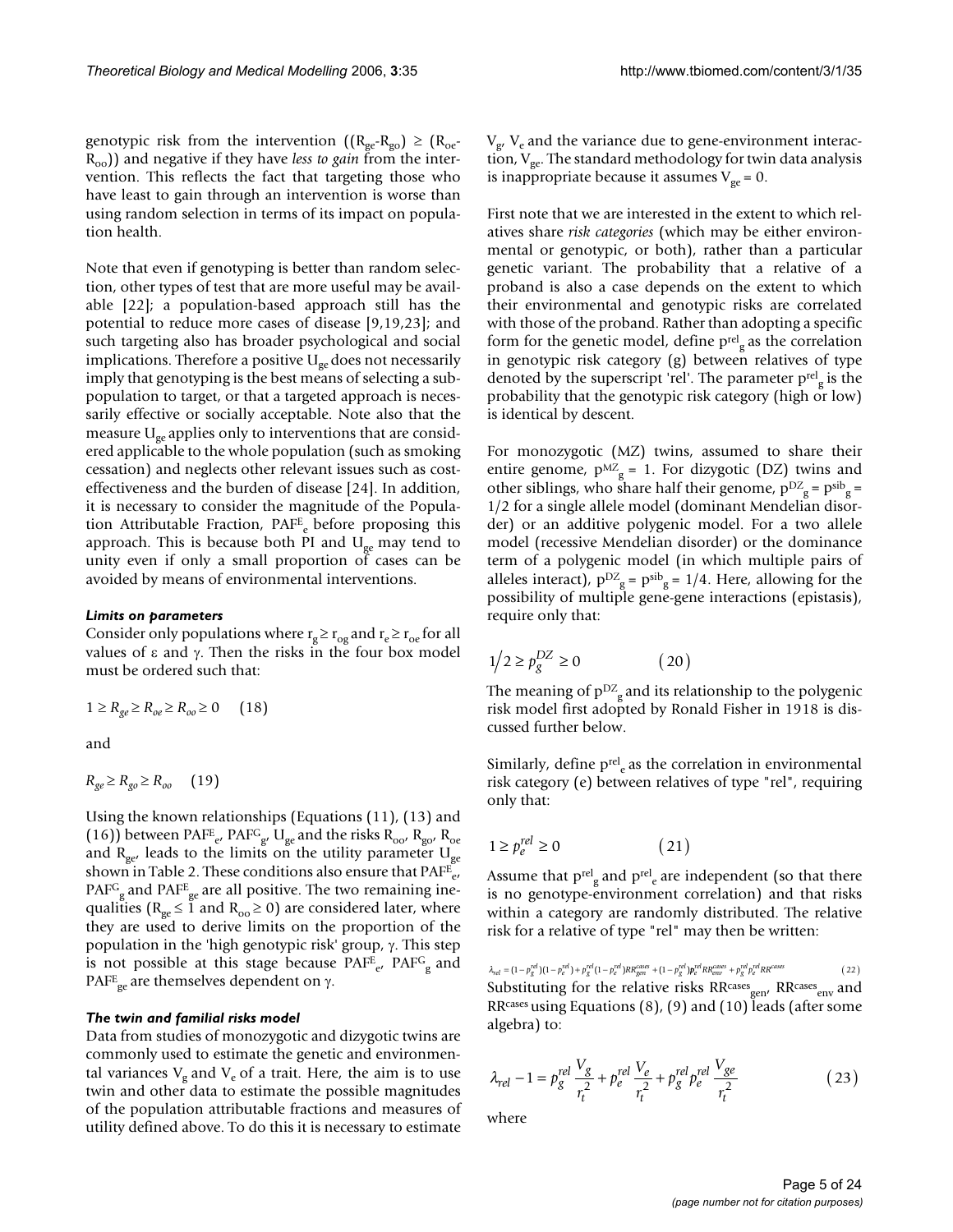$$
\frac{V_e}{r_t^2} = \frac{(1 - \varepsilon)}{\varepsilon} \left[ P A F_e^E \right]^2 \tag{24}
$$

$$
\frac{V_g}{r_t^2} = \frac{(1-\gamma)}{\gamma} \left[ PAF_g^G \right]^2 \tag{25}
$$

$$
\frac{V_{ge}}{r_t^2} = \frac{(1 - \varepsilon)}{\varepsilon \gamma (1 - \gamma)} \Big[ U_{ge} P A F_e^E \Big]^2 \tag{26}
$$

Note that if the G-E interaction component of the variance,  $V_{\text{ge}}$  is zero, the utility of targeting the environmental intervention by genotype,  $U_{ge}$  is also zero (Equation (26)), because those at high genotypic risk have no more to gain from the intervention than those at low genotypic risk ( $R_{ge}$ - $R_{go}$  =  $R_{oe}$ - $R_{oo}$ ).

Equation (23) can also be derived more formally using matrix methods (Appendix A).

### *The gene-environment interaction factor and remaining inequalities*

Without loss of generality, define the gene-environment interaction factor  $f_{ge}$  such that:

$$
\frac{V_{ge}}{r_t^2} = f_{ge}^2 \frac{V_g}{r_t^2} \cdot \frac{V_e}{r_t^2}
$$
 (27)

and choose its sign so that (combining Equations (24), (25) and (26)):

$$
U_{ge} = f_{ge} \sqrt{\gamma (1-\gamma) \frac{V_g}{r_t^2}}
$$
 (28)

 $U_{ge}$  is zero if  $f_{ge}$  = 0 (i.e. for an additive G-E model, with no G-E interaction), but for a given  $\gamma$  and  $V_{\rm g}$ ,  $U_{\rm g}$  increases with increasing gene-environment interaction factor,  $f_{ge}$ . For a fixed  $f_{ge}$  and genetic variance component  $V_{gt}$ ,  $U_{ge}$  is maximum when  $\gamma = 1/2$ , i.e. when half the population is in the high genotypic risk group, provided solutions with  $\gamma = 1/2$  exist (see also below: *cases where*  $\gamma_{\text{maxge}} < 1/2$ ).

Using the definitions of  $V_{e}$ ,  $V_{g}$  and  $V_{ge}$  (Equations (24), (25) and (26)) and the remaining inequalities,  $R_{ge} \le 1$  and  $R_{oo} \ge 0$ , two limits can be derived on the proportion of the population in the 'high genotypic risk' group, γ (see Table 2).

#### *Scoping studies*

The general system of equations represented by Equation (23) may be simplified where data exist from monozygotic twins, dizygotic twins and other siblings, such that  $\lambda_{\text{DZ}} > \lambda_{\text{sib}}$ . This implies that environmental risks are more strongly correlated in dizygotic twins than in other siblings,  $p_{\text{DZ}}^e > p_{\text{sib}}^e$ . Remembering that  $p_{\text{MZ}}^{\text{MZ}} = 1$  and  $p_{\text{sib}}^{\text{sib}} =$  $p^{DZ}_{\varrho}$ , three independent equations for the relative risk in monozygotic, dizygotic twins and siblings may then be written:

$$
\lambda_{MZ} - 1 = \frac{V_g}{r_t^2} + p_e^{MZ} \frac{V_e}{r_t^2} + p_e^{MZ} \frac{V_{ge}}{r_t^2}
$$
 (29)

$$
\lambda_{DZ} - 1 = p_g^{DZ} \frac{V_g}{r_t^2} + p_e^{DZ} \frac{V_e}{r_t^2} + p_g^{DZ} p_e^{DZ} \frac{V_{ge}}{r_t^2}
$$
(30)

$$
\lambda_{sib} - 1 = p_g^{DZ} \frac{V_g}{r_t^2} + p_e^{sib} \frac{V_e}{r_t^2} + p_g^{DZ} p_e^{sib} \frac{V_{ge}}{r_t^2}
$$
(31)

To solve, assume the recurrence risks  $\lambda$  are known (see Appendix B and [25]) and define:

$$
R_{MD} = \frac{\lambda_{MZ} - 1}{\lambda_{DZ} - 1}
$$
 (32)  

$$
R_{SD} = \frac{\lambda_{sib} - 1}{\lambda_{DZ} - 1}
$$
 (33)  
with  

$$
R_{MD} \ge 1
$$
 (34)

and

$$
0 \leq R_{SD} \leq 1. \qquad (35)
$$

Note that if  $R_{SD} = 1$ , Equations (30) and (31) are identical,  $p_{\text{DZ}}^e = p_{\text{sib}}^e$ , and more relatives are needed to obtain solutions, except in the special case where there is no environmental variance (see below: *no environmental variance*).

In addition, define the variable parameters (assumed unknown):

$$
c_{MD} = \frac{p_e^{MZ}}{p_e^{DZ}}
$$
 (36)  

$$
c_{SD} = \frac{p_e^{sib}}{p_e^{DZ}}
$$
 (37)  
with

$$
c_{MD} \ge 1 \qquad (38)
$$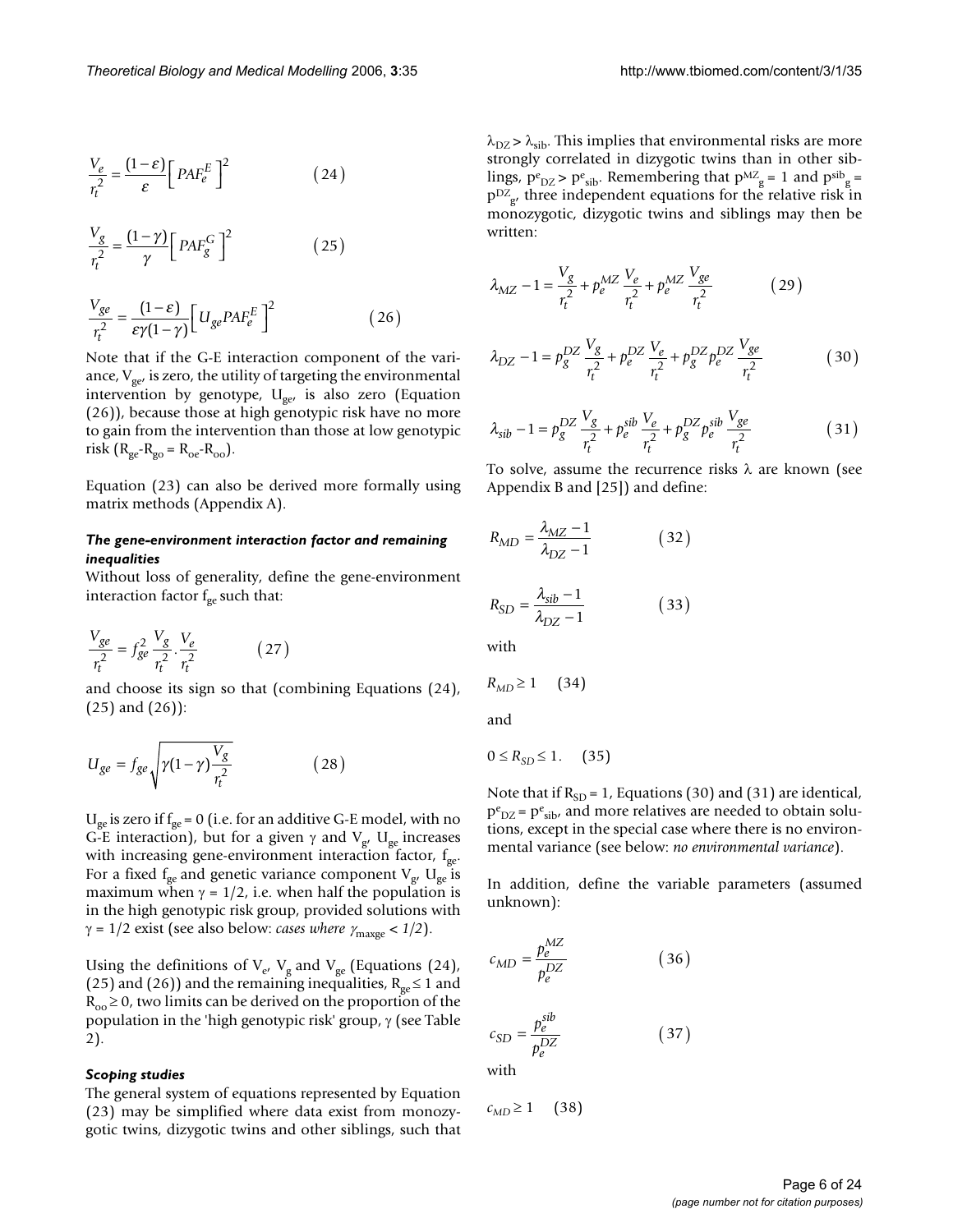| Condition                   | Limits on $U_{ge}$                                                         | <b>Limits on</b> $\gamma$                                                                                   | Limits on $p^{DZ}_{g}$               | Limits on $f_{ge}$                                       |
|-----------------------------|----------------------------------------------------------------------------|-------------------------------------------------------------------------------------------------------------|--------------------------------------|----------------------------------------------------------|
| $R_{oe} \geq R_{oo}$        | $U_{ge} \leq (1 - \gamma)$                                                 | $\gamma \leq \gamma_{\rm max~ge}$ where<br>$\gamma_{\text{max ge}} = \frac{1}{1 + \frac{V_{ge}}{V_e}}$      |                                      |                                                          |
| $R_{\rm go} \ge R_{\rm oo}$ | $U_{ge} \leq (1-\gamma) \frac{PAF_g^G}{PAF_e^E}$                           |                                                                                                             | $p_g^{DZ} \leq p_{g\text{max}}^{DZ}$ | $f_{ge} \leq \frac{1}{PAF_e^E}$                          |
| $R_{ge} \ge R_{go}$         | $U_{ge} \geq -\gamma$                                                      | $\gamma \geq \gamma_{\text{neg}}$ where<br>$\gamma_{neg} = \frac{1}{1+\frac{V_e}{V_{ge}}}$                  |                                      |                                                          |
| $R_{ge} \ge R_{oe}$         | $U_{ge} \ge -(1-\gamma)\frac{\varepsilon PAF_g^G}{(1-\varepsilon)PAF_E^E}$ |                                                                                                             | $p_{g}^{DZ} \leq p_{gneg}^{DZ}$      | $f_{ge} \ge -\frac{\varepsilon}{(1-\varepsilon)PAF_e^E}$ |
| $R_{ge} \le 1$              |                                                                            | $\gamma \geq \gamma_{\text{min ge}}$ where<br>$\gamma_{\min g e} = \frac{1}{1 + \frac{F_1^2}{(V_o/r_t^2)}}$ |                                      |                                                          |
| $R_{oo} \geq 0$             |                                                                            | $\gamma \leq \gamma_0$ where<br>$\gamma_o = \frac{1}{1 + F_2^2 (V_g / r_t^2)}$                              |                                      |                                                          |

#### **Table 2: Constraints on model parameters**

and

 $0 \le c_{SD} \le 1.$  (39)

For  $\lambda_{\text{DZ}} > 1$  and  $R_{\text{SD}} < 1$  the simultaneous Equations (29), (30) and (31) can then be solved to give:

$$
\frac{V_g}{r_t^2} = \frac{(\lambda_{DZ} - 1)}{p_g^{DZ}} \cdot \frac{(R_{SD} - c_{SD})}{(1 - c_{SD})}
$$
(40)

$$
\frac{V_e}{r_t^2} = \frac{(\lambda_{DZ} - 1)}{p_e^{DZ} c_{MD} (1 - p_g^{DZ})} \left[ \frac{(c_{MD} - 1)(1 - R_{SD})}{(1 - c_{SD})} + (1 - p_g^{DZ} R_{MD}) \right]
$$
(41)

$$
\frac{V_{ge}}{r_t^2} = \frac{(\lambda_{DZ} - 1)}{p_e^{DZ} p_S^{DZ} c_{MD} (1 - p_S^{DZ})} \left[ \frac{(1 - c_{MD} p_S^{DZ})(1 - R_{SD})}{(1 - c_{SD})} + (1 - p_S^{DZ} R_{MD}) \right]
$$
(42)

provided  $p_g^{DZ} \neq 0$ ,  $p_e^{DZ} \neq 0$  and  $c_{SD} \neq 1$  (see also below).

For situations in which a targeted intervention is under consideration, the population attributable fraction PAF<sup>E</sup><sub>e</sub> and exposure  $\varepsilon$  are likely to be known, allowing  $V_e$  to be treated as an input variable. However,  $p^{DZ}$ <sub>e</sub> is usually unknown, since environmental correlations are often difficult to measure. Therefore, it is useful to eliminate  $p^{DZ}_{e}$ from Equations (41) and (42), leading to:

$$
\frac{V_{ge}}{V_e} = \frac{\left\{\frac{p_S^{DZ}}{p_{g\min}^{DZ}} - 1\right\} \frac{(R_{SD} - c_{SD})}{(1 - c_{SD})}}{\frac{V_e}{V_g^{DZ} R_{MD} (p_{gtop}^{DZ} - p_{g\min}^{DZ})}}
$$
(43)

where

$$
p_{gtop}^{DZ} = \frac{1}{R_{MD}} \left\{ 1 + \frac{(c_{MD} - 1)(1 - R_{SD})}{(1 - c_{SD})} \right\}
$$
(44)

and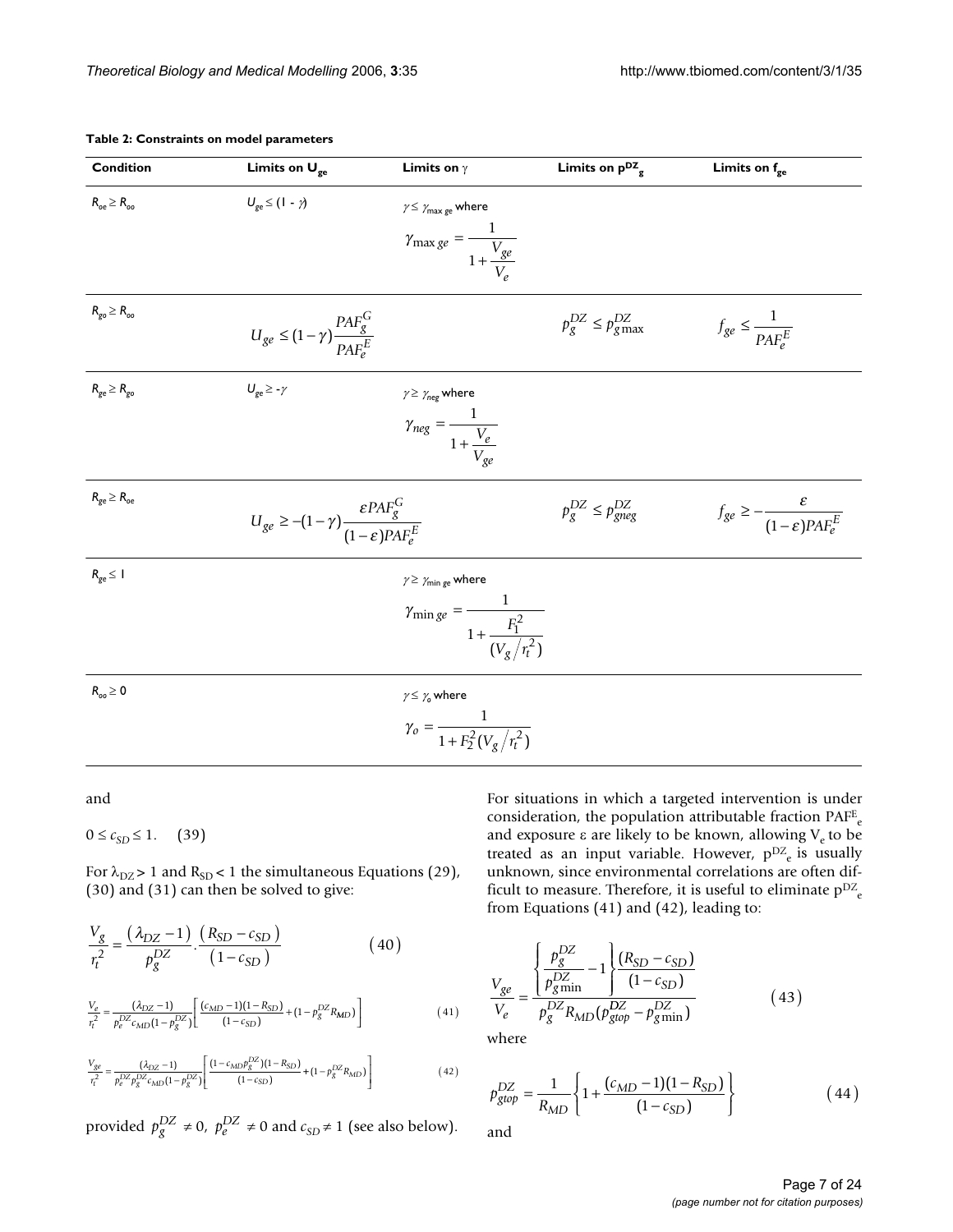$$
p_{g\min}^{DZ} = \frac{(R_{SD} - c_{SD})}{\{R_{MD}(1 - c_{SD}) - c_{MD}(1 - R_{SD})\}}
$$
(45).

Equations (27), (40) and (43) allow the gene-environment interaction factor  $f_{ge}$  to be written as:

$$
f_{ge}^{2} = \frac{\left\{\frac{p_g^{DZ}}{p_{g_{\min}}^{DZ} - 1}\right\}}{(\lambda_{DZ} - 1)R_{MD}(p_{gtop}^{DZ} - p_g^{DZ})}
$$
(46).

The parameter  $p^{DZ}$ <sub>g</sub>, which defines the form of the genetic model, is then given by:

$$
\frac{p_g^{DZ}}{p_{g\min}^{DZ}} = \frac{1 + f_{ge}^2 (\lambda_{DZ} - 1) R_{MD} p_{gtop}^{DZ}}{1 + f_{ge}^2 (\lambda_{DZ} - 1) R_{MD} p_{g\min}^{DZ}} \tag{47}
$$

For known  $R_{MD}$ ,  $R_{SD}$  and  $\lambda_{DZ}$  a solution space can now be mapped, which includes all possible variances consistent with the data and with the inequalities derived above.

Requiring the variances to be positive leads to the additional conditions on  $p^{DZ}$ <sub>g</sub> and c<sub>SD</sub> shown in Table 3.

The limits on  $U_{ge}$  shown in Table 2 set limits on the range of gene-environment interaction models such that:

$$
-\frac{\varepsilon}{(1-\varepsilon)PAF_e^E} \le f_{ge} \le \frac{1}{PAF_e^E} \tag{48}
$$

Noting that  $f_{ge} = 0$  corresponds to  $p^{DZ}g = p^{DZ}g_{min}$  (Equation (64)), this implies that, for  $U_{ge} \ge 0$ , the solution space may be defined by:

$$
p_{g\min}^{DZ} \le p_g^{DZ} \le p_{g\max}^{DZ} \tag{49}
$$

where  $p^{DZ}$ <sub>gmax</sub> is given by Equation (47) with  $f_{ge} = 1/PAFE_e$ .

For  $U_{ge} \le 0$ , the solution space may be defined by:

$$
p_{g\min}^{DZ} \le p_g^{DZ} \le p_{gneg}^{DZ} \tag{50}
$$

where  $p^{DZ}$ <sub>gneg</sub> is given by Equation (47) with  $f_{ge} = -\varepsilon/(1-\varepsilon)$ ε)PAFE e.

The remaining limits on  $U_{ge}$  lead to the additional conditions on the range of  $\gamma$  values (the proportion of the population in the high risk group) shown in Table 2. These conditions on  $\gamma$  may be written:

 $\gamma_{\min} \leq \gamma \leq \gamma_{\max}$  (51)

where (noting that  $\gamma_{\text{maxge}} = \gamma_0$  when  $f_{ge} = 1$ ):

$$
\gamma_{\text{max}} = \begin{cases} \gamma_{\text{max ge}} & \text{for } f_{ge} \ge 1 \\ \gamma_0 & \text{for } f_{ge} \le 1 \end{cases} \tag{52}
$$

and (noting that  $\gamma_{\text{minge}} = \gamma_{\text{neg}}$  when  $f_{ge} = -r_t/(1-r_t)$ ):

$$
\gamma_{\min} = \begin{cases} \gamma_{\min g e} \text{ for } f_{g e} \ge -r_t/(1 - r_t) \\ \gamma_{\text{neg}} \text{ for } f_{g e} \le -r_t/(1 - r_t) \end{cases}
$$
(53)

Two transition lines can therefore be defined such that  $p^{DZ}$ <sub>g</sub> =  $p^{DZ}$ <sub>gt</sub> when f<sub>ge</sub> = 1 and  $p^{DZ}$ <sub>g</sub> =  $p^{DZ}$ <sub>gnegt</sub> when f<sub>ge</sub> =  $-r_t/$ (1-r<sub>t</sub>). The values of  $p^{DZ}_{gt}$  and  $p^{DZ}_{gt}$  may be calculated using Equation (47).

The full range of gene-environment interaction models specified by  $f_{ge}$  (within the limits given by Equation (48)) and the corresponding range of  $\gamma$  values are summarized in Table 4. Note that the risk distribution associated with  $f_{ge}$  = 1 corresponds to a multiplicative model of gene-environment interaction. If  $f_{ge} \geq 1$  solutions with population impact PI = 1 may exist (i.e. with  $PAFE_{ge} = PAFE_{e}$ ), provided the proportion of the population in the high risk genotypic group takes the maximum value consistent with the data ( $\gamma = \gamma_{\text{maxge}}$ ). For lower values of  $f_{\text{ge}}$ , solutions with PI = 1 cannot exist.

One additional condition is necessary for solutions to exist, namely:

$$
\gamma_{\text{max}} \ge \gamma_{\text{min}} \quad (54)
$$

This condition is always met if

$$
\lambda_{MD} \leq \gamma_e + 1 \qquad (55)
$$

where

$$
\gamma_e = \begin{cases}\nF_1/f_{ge} & \text{for } f_{ge} \ge 1 \\
F_1/F_2 & \text{for } 1 \ge f_{ge} \ge -r_t/(1-r_t) \\
-F_2/f_{ge} & \text{for } f_{ge} \le -r_t/(1-r_t)\n\end{cases}
$$
\n(56)

and  $F_1$  and  $F_2$  are given by:

$$
F_1 = \frac{\left[\left(\frac{1-\tau_t}{r_t}\right) - \left(\frac{1-\varepsilon}{\varepsilon}\right) P A F_e^E\right]}{\left[1 + f_{ge}\left(\frac{1-\varepsilon}{\varepsilon}\right) P A F_e^E\right]} = \frac{(1-\tau_e)}{\left[\tau_t + f_{ge}(r_e - r_t)\right]}
$$
(57)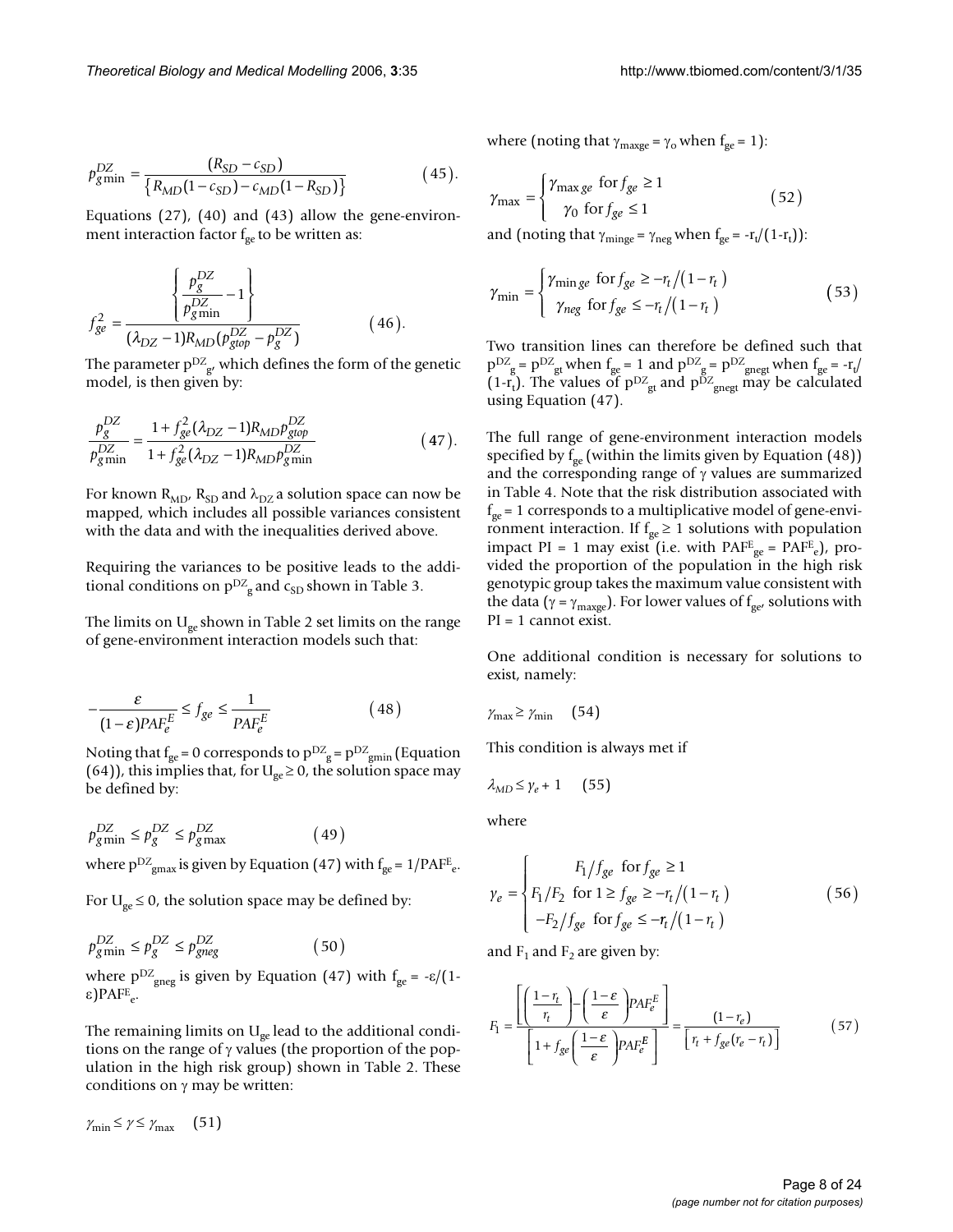$$
F_2 = \frac{\left(1 - P A F_e^E\right)}{\left(1 - f_{ge} P A F_e^E\right)}\tag{58}
$$

However, if  $\lambda_{MD}$  is greater than this, the requirement  $\gamma_{max}$  $\geq \gamma_{\text{min}}$  further restricts the values of c<sub>SD</sub> that lie within the solution space (Table 3).

If  $V_e$  and ε are known, a solution space can be now be mapped for  $p^{DZ_g}$  and  $f_{ge}$  with known input data from twin and sibling studies ( $\lambda_{\text{MZ}}$ ,  $\lambda_{\text{DZ}}$  and  $\lambda_{\text{sib}}$ ), for a given c<sub>MD</sub> and all values of  $c_{SD}$  within the assumed range. The boundaries of the solution space are determined by the limits on  $f_{ge}$ given by Equation (48), the condition  $\gamma_{\text{max}} \ge \gamma_{\text{min}}$  (Equation (54)), and the requirement that  $p^{DZ}$ <sub>g</sub> is less than or equal to  $1/2$  (Equation (20)) – no other condition on the genetic model is specified a priori. For each genetic risk model and gene-environment interaction model in the solution space, defined by  $p^{DZ}$ <sub>g</sub> and  $f_{ge}$  respectively, the variances  $V_g$  and  $V_{ge}$  can then be calculated, as can  $\gamma_{\text{max}}$  and  $γ<sub>min</sub>$ . For a chosen γ value in the allowed range, U<sub>ge</sub> can then be calculated from Equation (28).

The model code is available as [Additional file 1: heritability12.xls].

Note that the condition on  $p^{DZ}$ <sub>g</sub>  $\leq 1/2$  may also be rewritten using Equation (47), so that:

$$
p_g^{DZ} \le 1/2 \Rightarrow \frac{\left(p_{g\min}^{DZ} - \frac{1}{2}\right)}{p_{g\min}^{DZ}} \le R_{MD} f_e^2 \left(\lambda_{DZ} - 1\right) \left(1/2 - p_{gtop}^{DZ}\right) \tag{59}
$$

which is always met if

**Table 3: Further constraints on model parameters**

$$
p_{\text{gtop}}^{DZ} \le 1/2 \tag{60}.
$$

Before mapping the solution space, first consider some special cases and a comparison of the model with the classical twin studies approach.

#### *Special cases*

#### *1. No genetic variance*

If  $V_g$  = 0, Equation (27) implies that  $V_{ge}$  = 0 also. Equations (29), (30) and (31) then give:

$$
R_{SD} = c_{SD} \quad \text{(61)}
$$

and

$$
R_{MD} = c_{MD} \quad (62)
$$

Under the usual assumption that  $c_{MD} = 1$  (the 'equal environments' assumption), this is the well-known result that genetic variance can be zero only when the concordance in monozygotic and dizygotic twins is the same (leading to  $R<sub>MD</sub> = 1$ ). However, if the equal environments assumption is not met ( $c_{MD} > 1$ ), values of  $R_{MD}$  greater than 1 do not necessarily imply that a genetic component to the variance exists (see, for example, [18]).

#### *2. No environmental variance*

If  $V_e$  = 0, Equation (27) implies that  $V_{ge}$  = 0 also. Equations (29), (30) and (31) then give:

$$
R_{SD} = 1 \qquad \text{(63)}
$$

and

$$
R_{MD} = 1/p_g^{DZ} \tag{64}
$$

| <b>Condition</b>                               | Limits on $p^{DZ}$ <sub>s</sub>        | Limits on $c_{SD}$                                                                                                                                                                                                                                                                                                                                             |
|------------------------------------------------|----------------------------------------|----------------------------------------------------------------------------------------------------------------------------------------------------------------------------------------------------------------------------------------------------------------------------------------------------------------------------------------------------------------|
| $V_e \geq 0$                                   | $p_{g}^{DZ} \leq p_{\text{stop}}^{DZ}$ |                                                                                                                                                                                                                                                                                                                                                                |
| $V_{ge} \ge 0$                                 | $p_{g}^{DZ} \ge p_{g}^{DZ}$            |                                                                                                                                                                                                                                                                                                                                                                |
| $V_g \geq 0$                                   |                                        | $C_{SD} \leq R_{SD}$                                                                                                                                                                                                                                                                                                                                           |
| $\gamma_{\text{max}} \geq \gamma_{\text{min}}$ |                                        | If $\lambda_{MD} > y_{e} + 1$ require:<br>$c_{SD} \geq c_{SDm}$ where<br>$c_{SDm}=1-\frac{\left(\lambda_{DZ}-1\right)\left(1-R_{SD}\right)\left[c_{MD}+f_{ge}^{2}\left(\lambda_{DZ}-1\right)R_{MD}+\gamma_{ef}f_{ge}^{2}\left(c_{MD}-1\right)\right]}{\left[1+f_{ge}^{2}\left(\lambda_{DZ}-1\right)\left[\left(\lambda_{DZ}-1\right)R_{MD}-\gamma_{e}\right]}$ |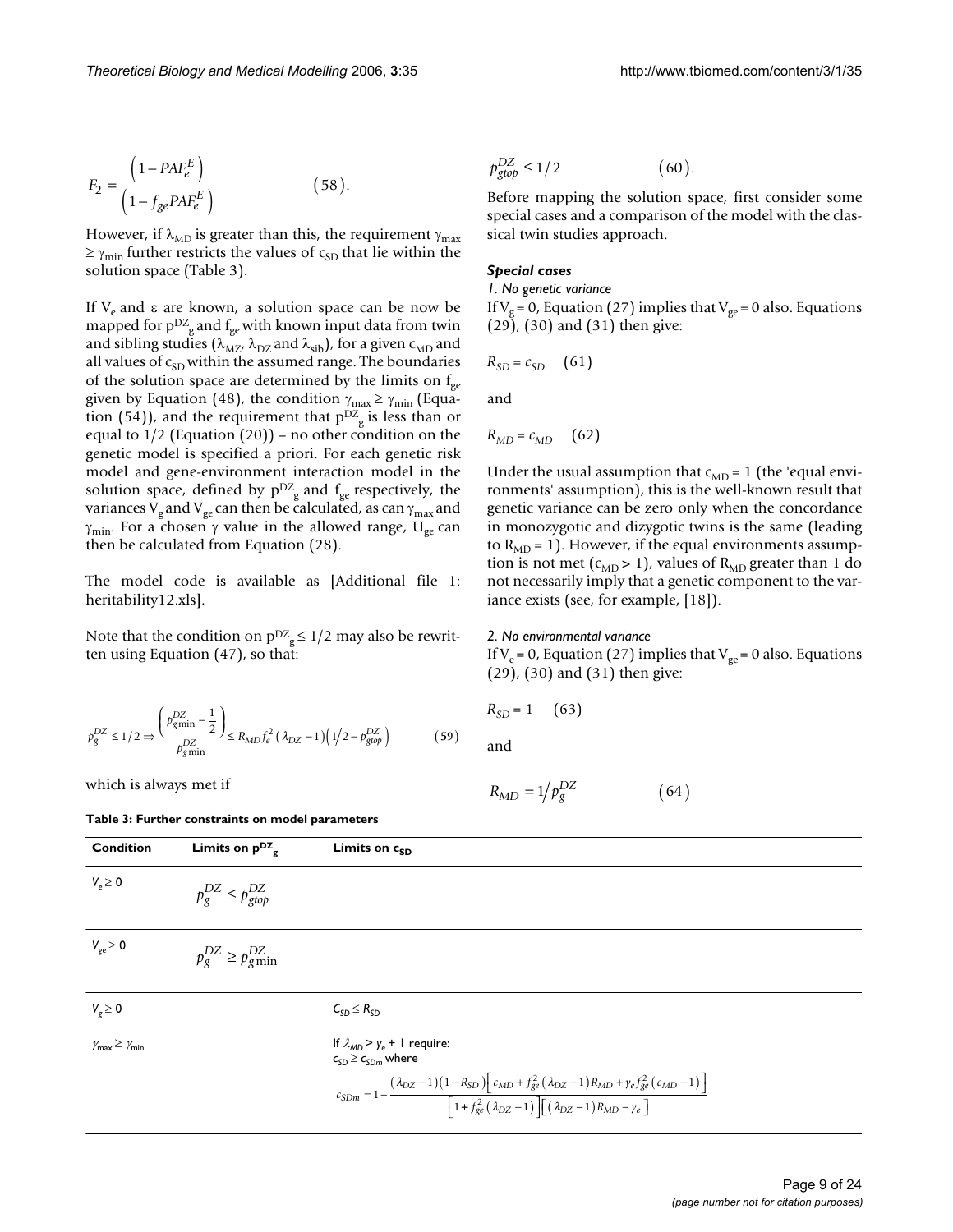| <b>Gene-environment</b><br>interaction model   | <b>Interaction</b><br>factor $f_{ge}$ | <b>Risk distribution</b>         |                                                        | Utility $U_{ge}$ | Fraction of population at high genotypic risk                                                                                                                              |                                                                                                         |  |  |
|------------------------------------------------|---------------------------------------|----------------------------------|--------------------------------------------------------|------------------|----------------------------------------------------------------------------------------------------------------------------------------------------------------------------|---------------------------------------------------------------------------------------------------------|--|--|
|                                                |                                       |                                  |                                                        |                  | Maximum $\gamma_{\text{max}}$                                                                                                                                              | Minimum $\gamma_{\text{min}}$                                                                           |  |  |
| Genetic effect in high-<br>exposure group only | I/PAFE                                | $R_{00}$                         | $R_{ge}$                                               | Positive         | $\gamma_{\text{maxge}}$ (where PAF <sup>E</sup> <sub>ge</sub> = PAF <sup>E</sup> <sub>e</sub> ;<br>PI = 1; and U <sub>ge</sub> = 1- $\gamma$ ).                            | $\gamma_{\text{minge}}$ (where R <sub>ge</sub> = 1).                                                    |  |  |
| Multiplicative                                 |                                       | $R_{00}$<br>$R_{g0}$             | $R_{0e}$<br>$R_{g0}R_{0e}/R_{00}$                      |                  | $\gamma_{\text{maxge}} = \gamma_0$ (where PAF <sup>E</sup> <sub>ge</sub> =<br>PAF <sup>E</sup> <sub>e</sub> ; R <sub>00</sub> = 0; and PAF <sup>G</sup> <sub>e</sub> = 1). |                                                                                                         |  |  |
| Additive                                       | 0                                     | $R_{00}$<br>$R_{g0}$<br>$R_{00}$ | $R_{0e}$<br>$R_{e0}$ + $R_{0e}$ - $R_{00}$<br>$R_{0e}$ | Zero             | $\gamma_0$ (where R <sub>00</sub> = 0).                                                                                                                                    |                                                                                                         |  |  |
| Reverse multiplicative                         | $-r_{r}$ /(1-r <sub>r</sub> )         | $\mathsf{R}_{\sigma 0}$          | $(1-R_{g0}) (1-R_{0e})/(1-R_{00})$                     | Negative         |                                                                                                                                                                            | $\gamma_{\text{neg}} = \gamma_{\text{minge}}$ (where<br>PAFE <sub>ge</sub> = 0 and R <sub>ge</sub> = 1) |  |  |
| Genetic effect in low-<br>exposure group only  | -ε/(1-ε) $PAFE_e$                     | $R_{00}$<br>$R_{g0}$             | $R_{0e}$<br>$R_{0e}$                                   |                  |                                                                                                                                                                            | $\gamma_{\text{neg}}$ (where PAF <sup>E</sup> <sub>ge</sub> = 0<br>and $PI = 0$ ).                      |  |  |
|                                                |                                       | $R_{00}$                         | $R_{0e}$                                               |                  |                                                                                                                                                                            |                                                                                                         |  |  |

Table 4: Limits on the gene-environment interaction factor (f<sub>ge</sub>) and the proportion of the population in the high-genotypic risk group (γ).

For a purely genetic model with no environmental variance, Equation (64) implies that if  $R_{MD} > 2$ ,  $p^{DZ}g < 1/2$ . This is consistent with Risch's finding [16] that neither an additive genetic model nor a single dominant gene model (both with  $p^{DZ}g = 1/2$ ) can fit the data for conditions such as schizophrenia (which has an  $R_{MD}$  value significantly greater than 2).

#### *3. Classical twin study assumptions*

Assuming no gene-environment interaction ( $V_{ge} = 0$ ); an additive genetic risk model ( $p^{DZ}$ <sub>g</sub> = 1/2); and the 'equal environments' assumption  $(c<sub>MD</sub> = 1)$  in Equations (29), (30) and (31) gives:

$$
\frac{V_g}{r_t^2} = 2(\lambda_{MZ} - \lambda_{DZ})
$$
 (65)

This is the classical twin study result, assuming the dominance term of the genetic variance is negligible. Note that, if  $R_{MD} = 2$ , the classical solution implies that the environmental variance terms in Equations (29) to (31) are zero and shared sibling risk is due to entirely to shared genes.

# 4. No correlation in genotypic risk in siblings ( $p^{DZ}$ <sub>g</sub> = 0)

Equation (20) allows  $p^{DZ}_{g}$  to tend to zero. Substituting  $p^{DZ}$ <sub>g</sub> = 0 in Equations (29), (30) and (31) and using the definition of the gene-environment interaction factor (Equation (28)) gives:

 $R_{SD} = c_{SD}$  (66)

and

$$
\frac{V_g}{r_t^2} = \frac{(\lambda_{DZ} - 1)(R_{MD} - c_{MD})}{\left[1 + f_{ge}^2 c_{MD} (\lambda_{DZ} - 1)\right]}
$$
(67)

Note that, from Equations (30) and (31),  $p^{DZ}$ <sub>g</sub> = 0 corresponds to a purely environmental explanation for shared sibling risks (although there may remain a genetic component to shared risks in monozygotic twins, from Equation (29)). The solution  $p^{DZ}$ <sub>g</sub> = 0 may not exist in reality; however, the solution at this limit is of interest because low values of  $p^{DZ}$ <sub>g</sub> are plausible.

Also, note that if  $f_{ge} = 0$  (no gene-environment interaction) and  $c_{MD} = 1$  (the 'equal environments' assumption), the genetic variance  $V_g$  given by Equation (67) is half the classical twin study result (Equation (65)).

#### *5. Cases where*  $\gamma_{\text{max}} = \gamma_{\text{min}}$

If the line  $\gamma_{\text{max}} = \gamma_{\text{min}}$  exists within the solution space, some special cases may arise with risk distributions of particular interest (including, for example, a solution with  $R_{\alpha e} = 1$ and all other risks zero). These special cases and the conditions that they meet are shown in Table 5.

### *6. Cases where* γ*maxge < 1/2*

Equation (27) shows that for a fixed gene-environment interaction factor  $f_{ge}$  and genetic variance component  $V_{ge}$ the utility U<sub>ge</sub> is maximum when  $\gamma = 1/2$ , i.e. when half the population is in the high genotypic risk group, provided this solution exists. However, if  $\gamma_{\text{max}} < 1/2$ , utility is maximum when  $\gamma = \gamma_{\text{max}}$ . As a smaller proportion of the population is then targeted, these solutions are of particular interest. Because solutions with population impact PI = 1 may exist when  $1 \le f_{ge} \le 1/PAFE_e$  if  $\gamma = \gamma_{\text{maxge}}$  (Table 4), it is of interest to identify the area of the solution space with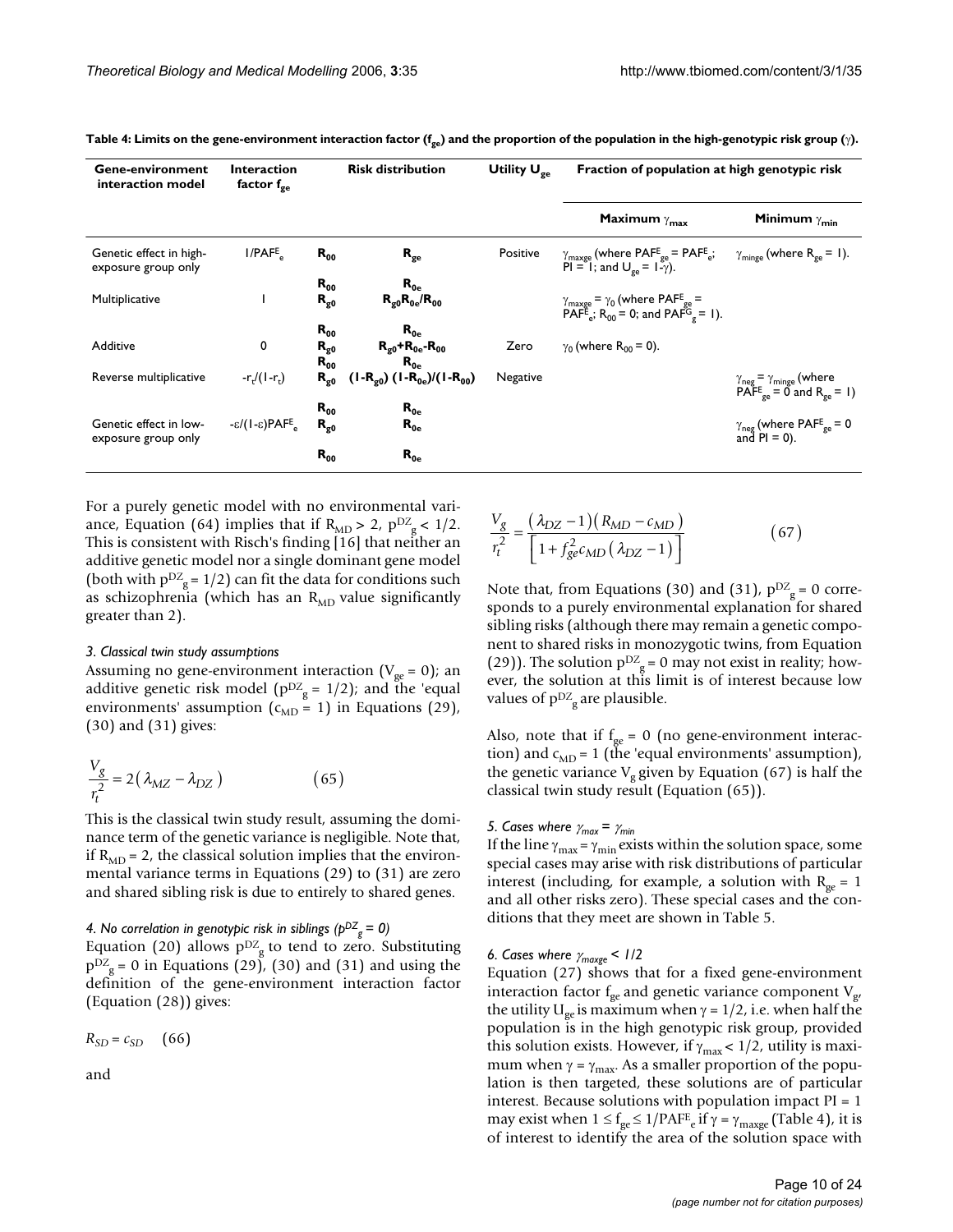$γ<sub>maxge</sub> < 1/2$ . Maximum utility is then obtained when  $γ =$  $\gamma_{\text{maxge}}$  (where PI = 1 and U<sub>ge</sub> = 1- $\gamma_{\text{maxge}}$ ). For the condition

$$
\gamma_{\text{max}} g_e < 1/2 \Rightarrow p_g^{DZ} > p_{gx}^{DZ} \tag{68}
$$
\nwhere  $p_{Z_i}$  is given by:

where  $p^{DZ}_{gx}$  is given by:

solving for  $p^{DZ}_{ex}$  allows the region of the solution space where  $\gamma_{\text{maxge}} < 1/2$  to be defined.  $R_{MD} (1 - c_{SD}) (p_{gx}^{DZ})^2 + [(1 - c_{SD}) (R_{MD} - 1) - (2c_{MD} - 1)(1 - R_{SD})] p_{gx}^{DZ} - (R_{SD} - c_{SD}) = 0$  (69)

*7. Cases where the 'equal environments' assumption holds (* $c_{MD} = 1$ *)* In the special case where the 'equal environments' assumption holds ( $c_{MD} = 1$ , and hence  $p^{DZ}_{gtop} = 1/R_{MD}$ ), Equation (63) simplifies to give  $R_{MD} \ge 2$ . Equation (62) also simplifies to give:

$$
p_g^{DZ} \le 1/2 \Rightarrow c_{SD} \ge c_1 \tag{70}
$$

where

$$
c_1 = 1 - \frac{(1 - R_{SD}) \left[ 1 + f_{ge}^2 (\lambda_{DZ} - 1)(2 - R_{MD}) \right]}{(2 - R_{MD}) \left[ 1 + f_{ge}^2 (\lambda_{DZ} - 1) \right]}
$$
(71)

Meeting the condition  $p^{DZ}g \leq 1/2$  at  $c_{SD} = 0$  then requires:

$$
R_{MD} \ge 2 - \frac{(1 - R_{SD})}{\left[1 + f_{ge}^2 (\lambda_{DZ} - 1) R_{SD}\right]}
$$
(72).

It follows that if  $c_{MD} = 1$ , solutions with  $p^{DZ}$ <sub>g</sub> = 1/2 (an additive genetic model) and positive utility exist only when the following condition holds for  $R_{MD}$ :

$$
R_{MD} \le 2 - \frac{(1 - R_{SD})}{\left[1 + (\lambda_{DZ} - 1)R_{SD} / (PAF_e^E)^2\right]}
$$
(73).

Further, all three classical twin study assumptions ( $c_{MD}$  = 1,  $p^{DZ}$ <sub>g</sub> = 1/2 and f<sub>ge</sub> = 0) can be met only for values of R<sub>MD</sub> that are low enough to satisfy:

$$
1+R_{SD} \ge R_{MD} > 1 \qquad (74).
$$

If  $R_{MD}$  lies within this range, the classical twin study gives one possible solution; however, other solutions also exist. All alternative solutions favour a less 'genetic' and more 'environmental' explanation for shared sibling risks (i.e. they have higher values of  $c_{SD}$ ). If  $R_{MD}$  is greater than  $1+R_{SD}$ , all three assumptions of the classical twin study cannot be met simultaneously.

#### *Comparison with the classical twins approach*

Table 6 summarizes the differences between the classical twin studies approach and the method adopted here.

A central feature of the model is that it abandons Fisher's assumption [26] that genes act as risk factors for common traits in a manner necessarily dominated by an additive polygenic term. In his historic 1918 paper, Fisher synthesized Mendelian inheritance with Darwin's theory of evolution by showing that the genetic variance of a continuous trait could be decomposed into additive and non-additive components [26,27]. Following Fisher, the classical twin study analysis depends on writing the genetic component of a trait as a convergent series of terms, consisting of an additive term (the sum of contributions of individual alleles at each locus) plus a smaller dominance term (the sum of contributions from pairs of alleles at each locus) and – usually neglected – epistatic terms (involving potentially multiple interactions between alleles at multiple loci) [15]. Often the additive term is assumed to dominate the series (equivalent to assuming  $p^{DZ}$ <sub>g</sub> = 1/2).

Fisher saw his polygenic model as "*abandon* [ing] *the strictly Mendelian mode of inheritance, and treat* [ing] *Galton's 'particulate inheritance' in almost its full generality*" [26]. However, it can be argued that Fisher's model is flawed in so far as it fails to distinguish between the function of alleles and the properties of traits [4,28]. In particular, epistasis (although referred to here as 'gene-gene interaction') is not strictly an interaction between genes, but can be shown to depend on the structure and interdependence of metabolic pathways [28].

The alternative model adopted here is based on correlations in *risk categories* for a trait (which may be either environmental or genetic, or both), rather than single or multiple genetic variants. Adopting Porteous' critique [28], there is no *a priori* biological reason why the parameter  $p^{DZ}$ <sub>g</sub> (the probability that the genotypic risk category of a dizygotic twin pair is identical by descent) cannot take any value between 1/2 (its value if the additive model holds) and zero. Low  $p^{DZ}$ <sub>g</sub> can then be understood to mean either a situation in which Fisher's polygenic model [26] is dominated by negative (synergistic) epistatic terms (for example,  $p^{DZ}$ <sub>g</sub> = 1/2<sup>n</sup> implies that interactions between n deleterious alleles are necessary to produce a phenotypic effect), or, more meaningfully, a situation in which human phenotypes are *biologically robust* to individual genetic variants [29]. Thus, in the extreme case where numerous genetic variants combine to influence a trait through the interdependence of metabolic pathways, the trait may be highly correlated in monozygotic twins (who share all the genetic variants) but not correlated at all ( $p^{DZ}$ <sub>g</sub> = 0) in dizygotic twins or siblings (who share only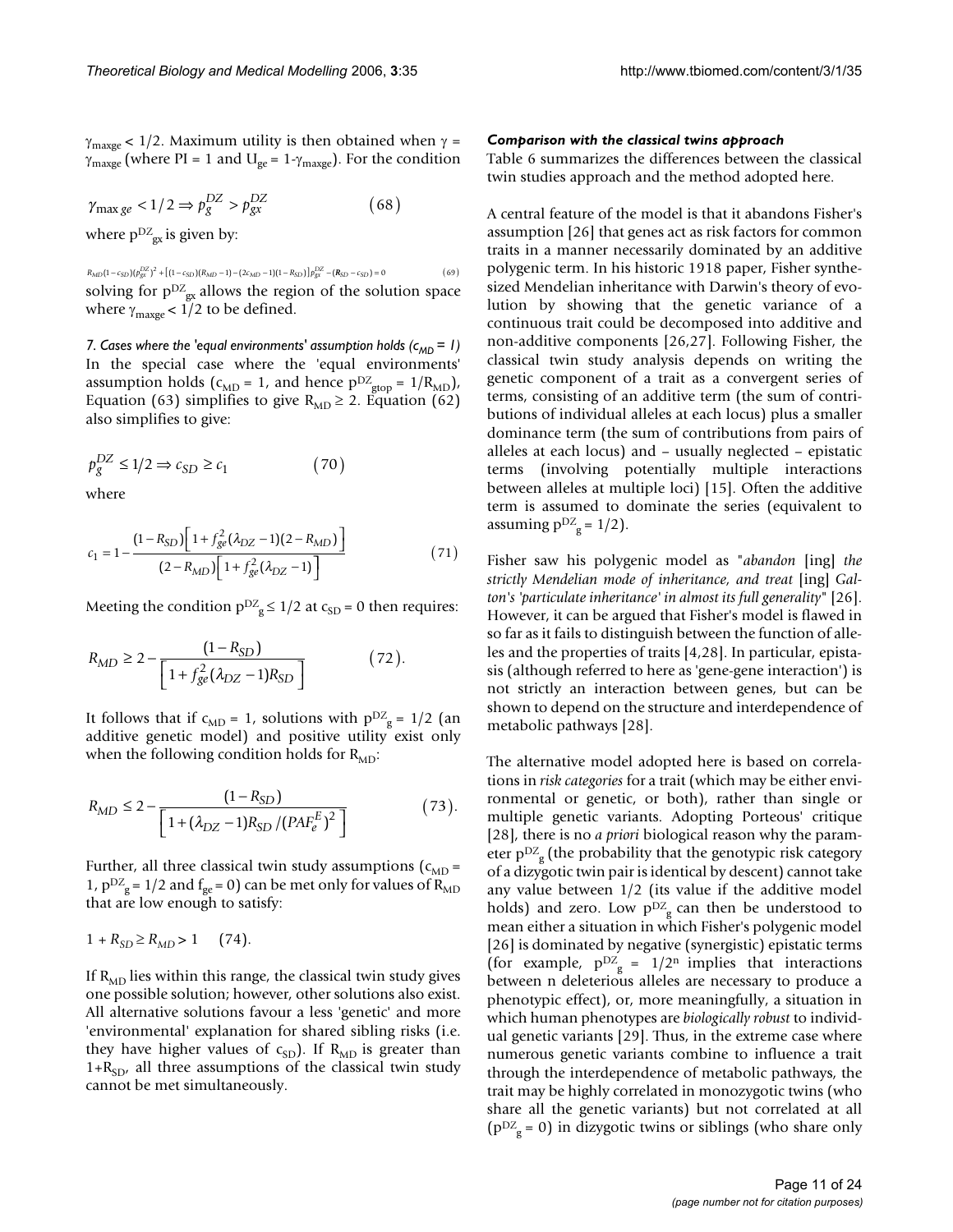**Table 5: Special cases with** γ**max =** γ**minfor Uge** ≥ **0**

| Special cases with $\gamma_{\text{max}} = \gamma_{\text{min}}$ |              |                                                                                                                                                                    |                                                   | Special cases with $\gamma_{\text{max}} = \gamma_{\text{min}}$ and specific G-E interaction<br>models |          |                                                                                                                                                                                                   |                                                   | Special cases with $\gamma_{\text{max}} = \gamma_{\text{min}}$ and all risks all 0 or 1 |   |                                                                   |                                                                                      |
|----------------------------------------------------------------|--------------|--------------------------------------------------------------------------------------------------------------------------------------------------------------------|---------------------------------------------------|-------------------------------------------------------------------------------------------------------|----------|---------------------------------------------------------------------------------------------------------------------------------------------------------------------------------------------------|---------------------------------------------------|-----------------------------------------------------------------------------------------|---|-------------------------------------------------------------------|--------------------------------------------------------------------------------------|
|                                                                |              | <b>Risk distribution Conditions</b>                                                                                                                                | <b>Population</b><br>impact and<br><b>Utility</b> |                                                                                                       |          | <b>Risk distribution Conditions</b>                                                                                                                                                               | <b>Population</b><br>impact and<br><b>Utility</b> |                                                                                         |   | <b>Risk distribution Conditions</b>                               | <b>Population impact</b><br>and Utility                                              |
|                                                                |              |                                                                                                                                                                    |                                                   | $R_{00}$                                                                                              |          | $\gamma_{\text{minge}} = \gamma_{\text{maxge}} (R_{\text{ge}} = 1 \text{ and } PAF_{\text{ge}} = PI = I \cup_{\text{ge}} = I - \gamma I$<br>PAF <sub>e</sub> ) $f_{\text{ge}} = I/PAF_{\text{e}}$ |                                                   |                                                                                         |   |                                                                   | $r_t = 1$ PAF <sub>e</sub> = 0 Undefined (PAF <sub>se</sub> = 0)                     |
| $R_{g0}$                                                       |              | $\gamma_{\text{minge}} = \gamma_{\text{maxge}} (R_{ge} = 1 \text{ and } Pl = 1 \cup_{ge} = 1-\gamma$<br>PAF <sub>ge</sub> = PAF <sub>e</sub> ) f <sub>ge</sub> > 1 |                                                   | $R_{00}$                                                                                              | $R_{00}$ |                                                                                                                                                                                                   |                                                   | 0                                                                                       |   |                                                                   | $r_t = \gamma \varepsilon$ PAF <sub>e</sub> = 1 PI = 1 U <sub>ge</sub> = 1- $\gamma$ |
| $R_{00}$                                                       | $R_{00}$     |                                                                                                                                                                    |                                                   | $R_{g0}$                                                                                              |          | $\gamma_{\text{minge}} = \gamma_0 = \gamma_{\text{maxge}} (R_{ge} = 1; R_{00} = Pl = 1 U_{ge} = 1 - \gamma 0$<br>0; $\text{PAF}_{ge} = \text{PAF}_{e}$ ) $f_{ee} = 1$                             |                                                   |                                                                                         | 0 |                                                                   |                                                                                      |
| $R_{g0}$                                                       |              | $\gamma_{\text{minge}} = \gamma_0 (R_{\text{ge}} = 1; R_{00} = 0 = \text{PI} = 1 \cup_{\text{ge}} = \text{PI} - \gamma 0$<br>0) $0 \le f_{\text{ge}} \le 1$        |                                                   |                                                                                                       | 0        |                                                                                                                                                                                                   |                                                   |                                                                                         |   |                                                                   | $r_t = \gamma PAF_e = 0$ Undefined (PAF <sub>se</sub> = 0)                           |
| $^{\circ}$                                                     | $\rm R_{0e}$ |                                                                                                                                                                    |                                                   | $I-R_{0e}$                                                                                            | $R_{0e}$ | $\gamma_{\text{minge}} = \gamma_0 (R_{ge} = 1; R_{00} = 0) f_{ge} = 0 \text{ PI} = \gamma U_{ge} = 0$ 0                                                                                           |                                                   |                                                                                         |   | $r_t = \varepsilon$ PAF <sub>e</sub> = 1 PI = $\gamma U_{ge} = 0$ |                                                                                      |

**Table 6: Comparison with classical twin study**

|                                           | Classical twin study                                                                                                                                                                                         | Twins + siblings model                                                                                                                                                                             |
|-------------------------------------------|--------------------------------------------------------------------------------------------------------------------------------------------------------------------------------------------------------------|----------------------------------------------------------------------------------------------------------------------------------------------------------------------------------------------------|
| <b>Genetic model</b>                      | Additive and dominance terms only: $\text{V}^{\text{DZ}}_{\text{g}} = 1/2\text{V}_{\text{A}} + 1/4\text{V}_{\text{D}}$                                                                                       | Variable: $V^{DZ}_{\sigma} = p^{DZ}_{\sigma} V_{\sigma}$ with $0 \leq p^{DZ}_{\sigma} \leq 1/2$                                                                                                    |
| <b>Shared twin environments</b>           | Equal environments assumption: $c_{MD} = 1$                                                                                                                                                                  | Variable: $1 \leq z_{MD} \leq R_{MD} c_{MD} = R_{MD}$ implies $V_g = 0$                                                                                                                            |
| <b>Shared sibling environments</b>        | Siblings not included.                                                                                                                                                                                       | Variable: $0 \leq c_{5D} \leq R_{5D}$ Familial aggregation may be due to genes ( $c_{5D}$ )<br>= 0) or environment $(c_{SD} = R_{SD})$ .                                                           |
| <b>Gene-environment interactions</b>      | None                                                                                                                                                                                                         | Variable: $V_{ge} = f_{ge} \cdot V_{e} \cdot V_{e}/r_{t}^{2} - \varepsilon/(1-\varepsilon)PAF_{e} \le f_{ge} \le 1/PAF_{e}$                                                                        |
| <b>Gene-environment correlations</b> None |                                                                                                                                                                                                              | None                                                                                                                                                                                               |
| Method                                    | Total phenoptypic variance given by: $V_p = V_g + V_e V_p$ is input and a single solution for $V_e$ and $V_g$ calculated. Heritabilities are given by: H <sup>2</sup> = $V_g/V_p$ h <sup>2</sup> = $V_A/V_p$ | $V_e$ and $\varepsilon$ are input and $V_{g}$ and $V_{ge}$ calculated, for a chosen $c_{MD}$ and all possible values of $f_{ge}$ and $p^{DZ}$ <sub>g</sub> . Method is not valid if $R_{SD} = 1$ . |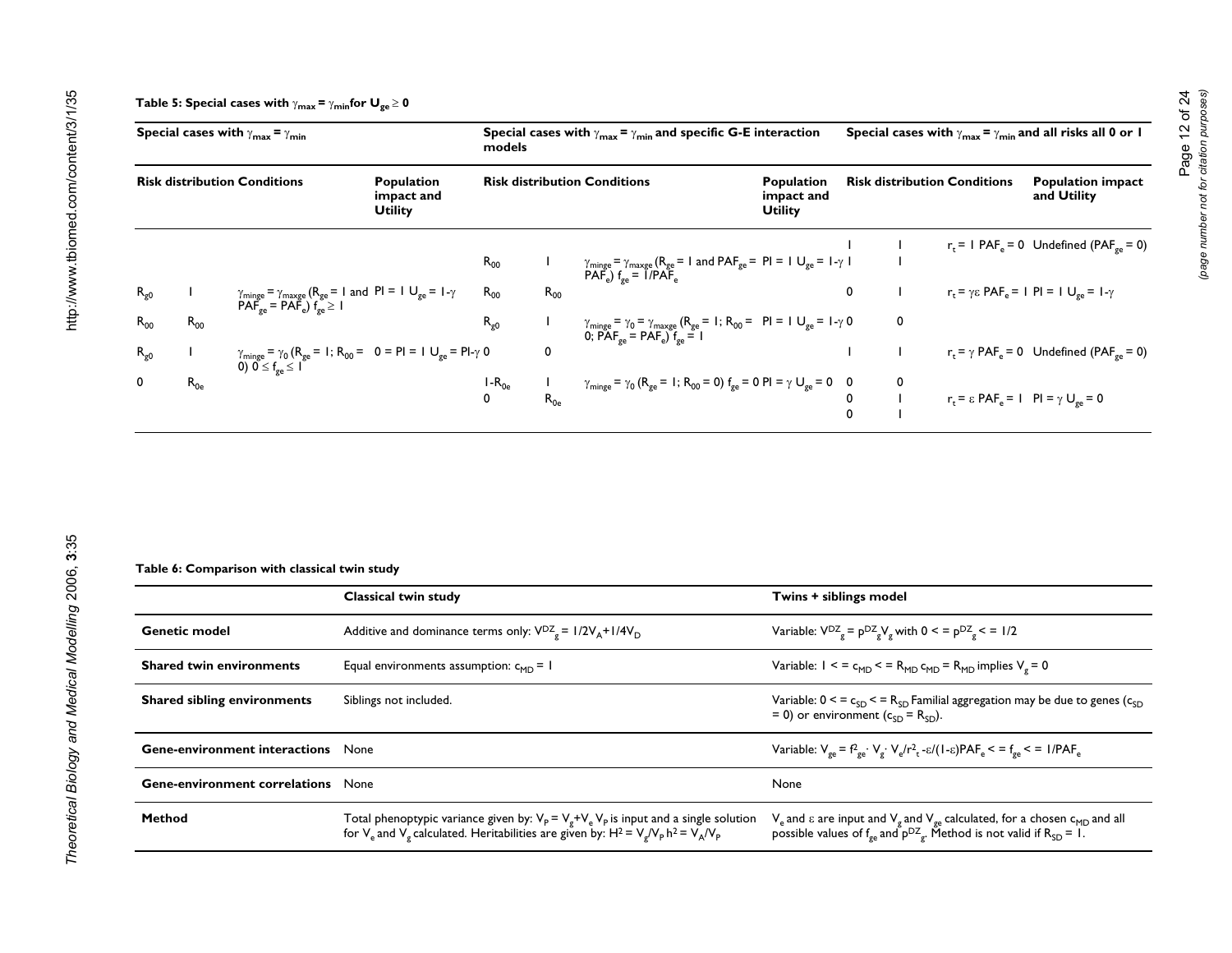

**Example model solution space with**  $R_{MD}$  **< 1+** $R_{SD}$  **and**  $U_{ge} \ge 0$ **. Input parameters:**  $\lambda_{MZ}$  **= 3.4,**  $\lambda_{DZ}$  **= 3,**  $\lambda_{sib}$  **= 2,**  $\varepsilon$  **= 0.2,** PAF<sup>E</sup><sub>e</sub> = 0.5, c<sub>MD</sub> = 1, r<sub>t</sub> = 0.1. Hence R<sub>MD</sub> = 1.2, R<sub>SD</sub> = 0.5.

half the relevant variants by descent). Although  $p^{DZ}$ <sub>g</sub> = 0 may not be realistic, low values of  $p^{DZ}$ <sub>g</sub> are plausible, and may even be typical of complex diseases.

The classical twin study assumptions (see above) allow a single solution to be calculated from the under-determined system of simultaneous Equations (29), (30) and (31). However, in the absence of prior knowledge about the form of the genetic model, the presence or absence of gene-environment interactions, and the validity of the 'equal environments' assumption, the approach adopted here is more rigorous.

### **Results**

### *General model solutions*

First consider the behaviour of the model when the 'equal environments' assumption holds and hence  $c<sub>MD</sub> = 1$  (as described above).

Figures 2, 3 and 4 show the possible solution spaces for an arbitrary set of plausible input parameters satisfying the requirement  $R_{MD} > 1 + R_{SD}$  necessary for the classical twin study solution to exist. In Figure 2 the gene-environment interaction factor  $f_{ge}$  and hence utility,  $U_{ge}$  are both positive and in Figure 3 they are negative. The horizontal axis shows  $c_{SD}/R_{SD}$ , which is zero if shared sibling risk is due to shared genetic factors only and 1 if shared sibling risk is due to shared environmental factors only. The vertical axis shows  $p^{DZ}_{g}$ , which is 1/2 if the additive genetic model holds, but may reduce to zero if epistasis dominates and the phenotype is robust to genetic variation. The three curved solid lines represent three models of gene-environment (G-E) interaction: an additive G-E model (i.e. no gene-environment interaction,  $f_{ge} = 0$ ); a multiplicative G-E model ( $f_{ge}$  = 1); and maximum G-E interaction ( $f_{ge}$  = 1/ PAFE e). The possible solution spaces are shaded grey. Each point in each shaded solution space corresponds to a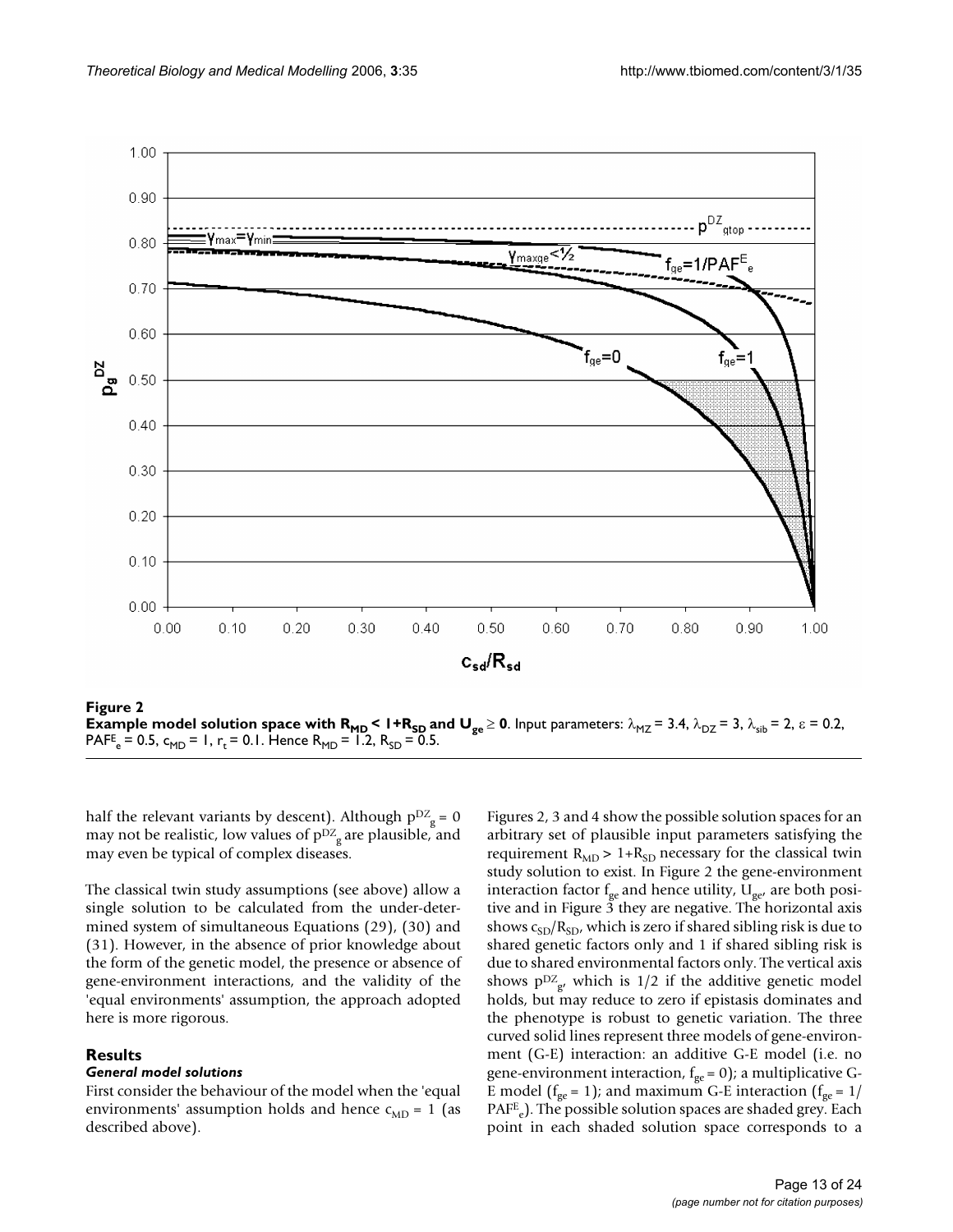

 ${\sf Example}$  model solution space with  ${\sf R}_{\sf MD}$  < 1+ ${\sf R}_{\sf SD}$  and  ${\sf U}_{\rm ge}$   $\leq$  0. Input parameters as for Figure 2.

given genetic model (defined by  $p^{DZ}_{g}$ ) and a given G-E interaction model (defined by  $f_{ge}$ ). Figure 4 plots the entire solution space (including both negative and positive utility) by transforming the horizontal axis to represent the G-E interaction parameter,  $f_{ge}$ . Although the classical twin model can fit the data, an infinite number of other solutions corresponding to different genetic and gene-environment interaction models also exist. In this example, the line  $\gamma_{\text{max}} = \gamma_{\text{min}}$  lies outside the solution space and no solutions exist with  $\gamma_{\text{maxge}} < 1/2$ .

For lower values of RMD, the curves defining the solution space are shifted downwards [see Additional files 2 to 9], so that the line fge  $= 0$  (corresponding to no gene-environment interaction) lies entirely below the line  $pDZg = 1/2$ (corresponding to an additive genetic model). The classical twin study solution does not exist, but many other

combinations of genetic and gene-environment interaction models may fit the data.

When cMD > 1, lines of constant fge no longer decrease monotonically to zero, and are also shifted upwards, so that solutions with strong G-E interactions are no longer possible [see Additional files 10 to 12].

#### *Example applications using twin, sibling and environmental data Input values*

Consider example applications of the model for male lung cancer, female breast cancer and schizophrenia. The model input variables used are shown in Table 7.

The recurrence risks,  $\lambda$ , and total risks,  $r_{t}$ , for breast and lung cancer are those calculated by Risch [30], based on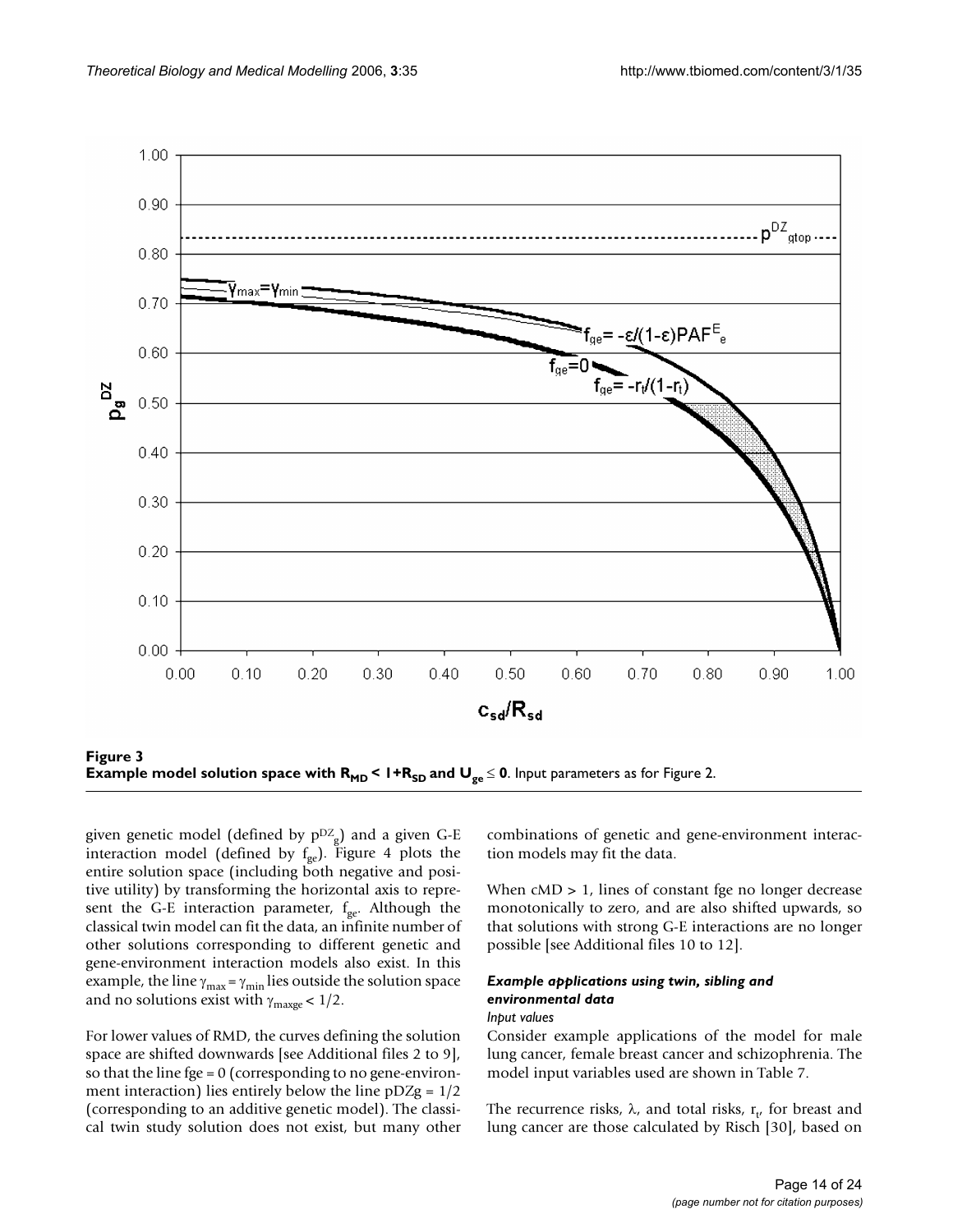

**Figure 4 Example full model solution space with R<sub>MD</sub> < 1+R<sub>SD</sub>. Input parameters as for Figure 2, with the solution space trans**formed so that  $f_{ge}$  is on the horizontal axis.

Scandinavian twin data reported by Lichtenstein et al. [31] (involving more than 44,000 twin pairs) and Swedish familial data reported by Doug and Hemminki [32] (involving more than 2 million families). The proportion of the population exposed, ε, and population attributable fraction, PAF<sup>E</sup><sub>e</sub>, for breast cancer are taken from those reported by Rockhill et al. [33] for a US population. Although strictly speaking these values may not be appropriate for a Scandinavian population, and include a component due to family history that may be (at least partly) genetic, they give a low  $V_{e'}$  consistent with the known environmental risk factors for breast cancer, and results are not sensitive to these input values (because  $V_e$  is so small). For lung cancer, it is assumed that 15% of the Scandinavian population smokes and that 86% of lung cancer cases could be avoided if they did not (giving a risk of lung cancer in smokers of 10%).

The recurrence risks  $\lambda$ , and total risk,  $r_{t'}$  for schizophrenia are those used by Risch [16], based on European data summarized by McGue et al. [34]. More recent twin studies for schizophrenia have given variable results and this example should be treated as illustrative only. Further, environmental exposures and population attributable fractions are unknown for schizophrenia. Two exploratory sets of results are therefore reported, using data consistent with a low environmental variance (based on the values used for breast cancer), and high environmental variance (based on the values used for smoking and lung cancer).

Detailed results for the three diseases are shown in [Additional file 13, 14, 15, 16, 17, 18, 19, 20, 21, 22, 23, 24, 25, 26, 27, 28, 29, 30, 31, 32, 33]. The key findings are outlined below.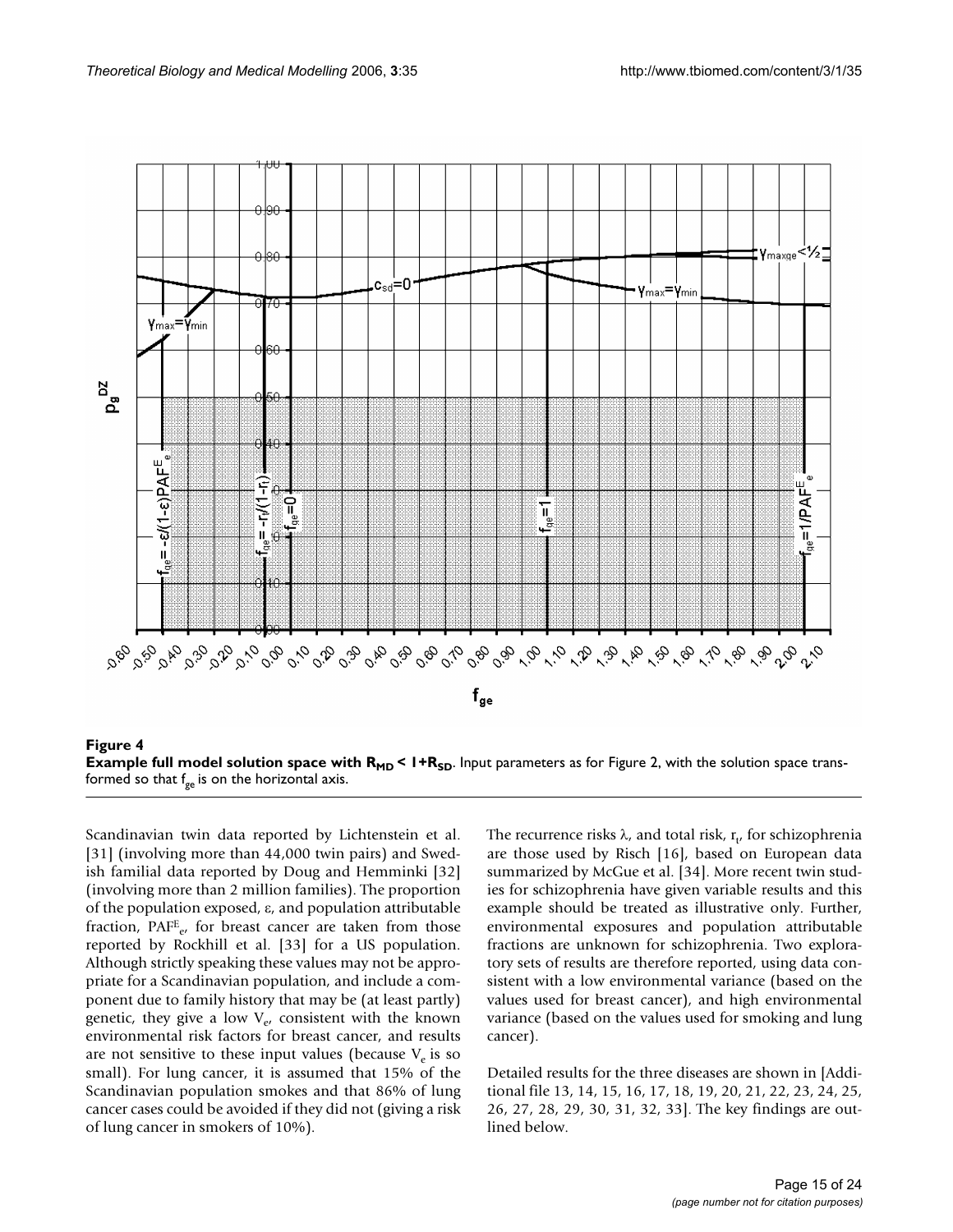| Condition     | $^{\wedge}$ MZ | $\lambda_{\text{DZ}}$ | $\lambda_{\rm sib}$ | ε    | PAFE <sub>e</sub> | $r_{\rm t}$ |
|---------------|----------------|-----------------------|---------------------|------|-------------------|-------------|
| Breast cancer | 4.09           | 2.51                  | 2.01                | 0.62 | 0.15              | 0.036       |
| Lung cancer   | 6.27           | 6.14                  | 3.16                | 0.15 | 0.86              | 0.017       |
| Schizophrenia | 52.1           | 14.2                  | 8.6                 | 0.62 | 0.15              | 0.01        |
|               |                |                       |                     | 0.15 | 0.86              |             |

#### **Table 7: Input variables**

#### *Breast cancer results*

For breast cancer, the PAF<sup>E</sup><sub>e</sub> associated with known environmental factors is low. The value of the model is therefore less in calculating the utility of targeted environmental interventions than in exploring the solution space for a complex disease with  $R_{MD}$  close to 2.

Although strictly speaking the classical twin study solution (with an additive genetic model,  $p^{DZ}$ <sub>g</sub> = 1/2, and an additive G-E model,  $f_{ge} = 0$ ) does not exist as a solution, it might lie within the margin of error of the data. However, an infinite number of other models also could also fit the data. The classical twin model result always overestimates the genetic component of the variance, which reduces as the gene-environment interaction factor  $f_{ge}$  increases, and also as  $p^{DZ}$ <sub>g</sub> decreases (i.e. as epistatic terms begin to dominate the genetic model). These alternative models imply that shared environmental factors may partially explain familial aggregation of breast cancer. This contrasts with the classical twin method result (see earlier), which for  $R<sub>MD</sub>$  = 2 leads to the inevitable conclusion that shared sibling risk must be due solely to shared genes [35].

In theory, a model with  $p^{DZ}$ <sub>g</sub> = 0 (where shared sibling risk is due entirely to shared environmental factors) could fit the data. However, for breast cancer the existence of known mutations that significantly increase risk (particularly mutations in the BRCA1 and BRCA2 genes, which are relatively common) rules out this solution. Although it is not possible to subtract out the effect of these mutations from the model, it is possible to show that they could be sufficient to explain the twin data if a G-E interaction also exists. For example, one possible solution consistent with the data could involve one or more dominant genes ( $p^{DZ}$ <sub>g</sub> = 1/2), a strong G-E interaction ( $f_{ge}$  = 1/PAFE e), but a largely environmental explanation for shared sibling risk (say  $c_{SD}/R_{SD}$  = 0.9). This solution implies that the genetic component of the variance is less than a fifth of the classical twin study result, which could be low enough to be explained by mutations in the BRCA1 and BRCA2 genes alone [35]. If this model were correct it would have important implications for women with such mutations,

but would not contribute significantly to reducing the incidence of breast cancer in the population as a whole, because the affected proportion of the population γ would be rather small. Other solutions, involving different genetic models with lower  $\mathtt{p}\textsuperscript{DZ}_\mathtt{g\prime}$  and/or less gene-environment interaction, are also possible.

The line  $\gamma_{\text{max}} = \gamma_{\text{min}}$  does not occur within the solution space for breast cancer; however, in some circumstances the lines  $\gamma_{\text{max}}$  and  $\gamma_{\text{min}}$  may be rather close together. This suggests that, although as expected there is always a tradeoff between selecting a small proportion  $(\gamma_{\min})$  of the population with a high Positive Predictive Value (PPV), or a larger proportion of the population ( $\gamma_{\text{max}}$ ) with a higher Population Impact (PI) [19], some possible solutions could exist for breast cancer where the PPV and PI are both relatively high. Further,  $\gamma_{\text{max}}$  is often less than 1/2, so that, in these regions of the possible solution space, maximum utility might be obtained by targeting less than 50% of the population. However, known environmental factors for breast cancer are often not amenable to intervention and other possible solutions, with low, zero or negative utility, also exist.

#### *Lung cancer results*

For lung cancer, all the possible solutions imply that shared sibling risk is largely due to shared environmental factors (smoking) because solutions occur only when  $c_{SD}/$  $R_{SD}$  is close to 1. Unlike for breast cancer, the line  $\gamma_{max}$  =  $\gamma_{\rm min}$  lies outside the solution space, even for negative  $f_{\rm ge}$ , as does the area of solutions with  $\gamma_{\rm{maxge}} < 1/2$ . However, the classical twin study solution, with  $f_{ge} = 0$  and  $p^{DZ}g = 1/2$ , clearly lies within the solution space.

Although the classical twin model again provides an upper limit to the genetic component of the variance, even the classical result indicates that the risk of lung cancer is dominated by smoking in this population and the variance has at most a small genetic component.

Unlike the breast cancer example,  $\gamma_{\text{max}}$  and  $\gamma_{\text{min}}$  are always far apart, suggesting a strong trade off between high Pos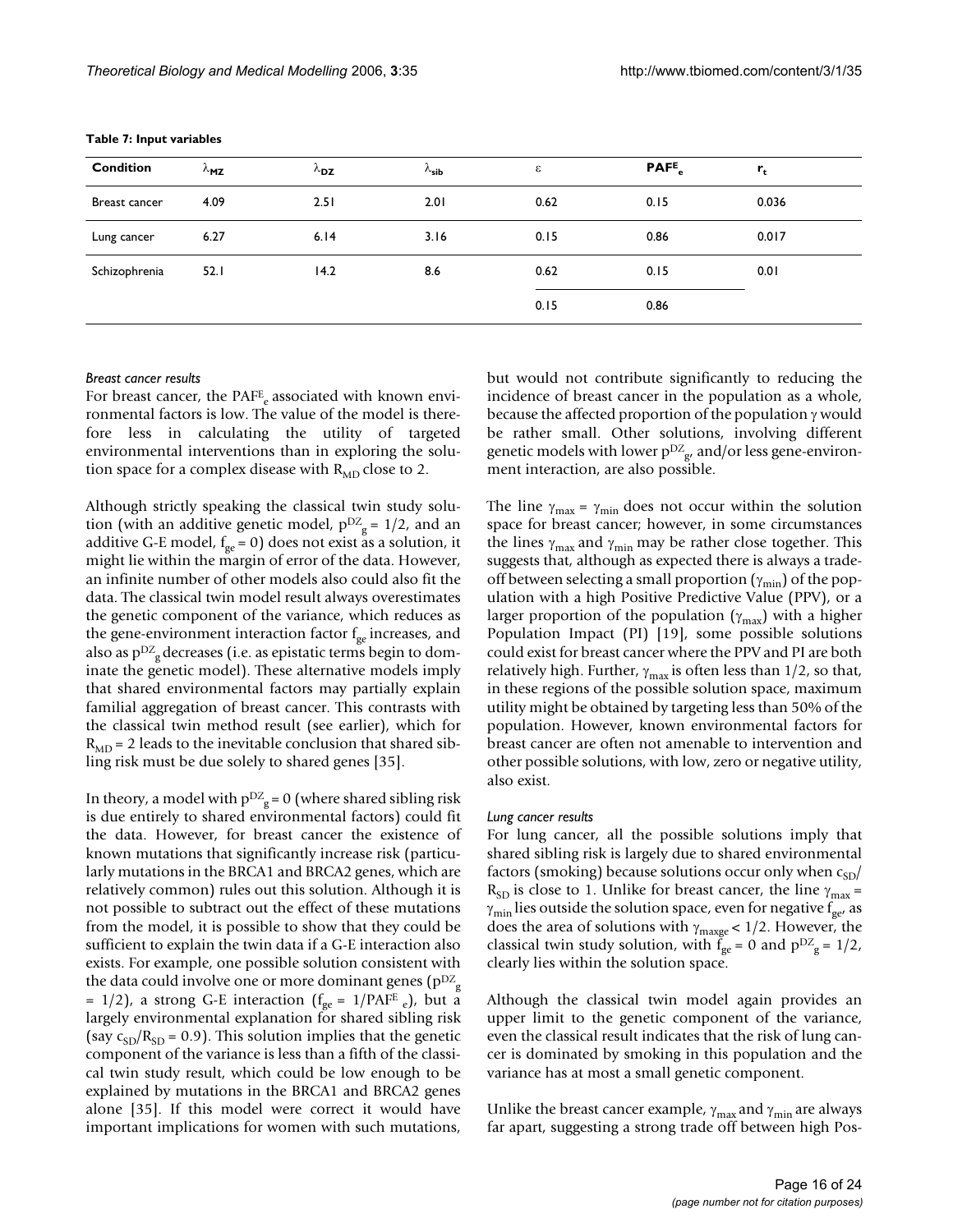tive Predictive Value  $(R_{ge})$  for a genotypic test and a high Population Impact (PI) for a targeted intervention. This means that a genotypic test that predicts which smokers will get lung cancer cannot exist. To predict all cases of lung cancer in smokers (i.e. to obtain  $PI = 1$ ), 95% or more of the population would have to be in the high genotypic risk group, and the predictive value of such a test would be very low.

Because the genetic component of the variance is so small, it follows that the utility of genetic 'prediction and prevention' (measured by  $U_{ge}$ ) is also small (from Equation (28)). Utility is maximum when  $\gamma = 1/2$ , but even then values are low. The maximum utility of genotyping occurs when about 60% of cases could be prevented by targeting the 50% of smokers at high genotypic risk. However, other possible solutions have zero or negative utility.

#### *Schizophrenia results*

For schizophrenia, the classical twin study solution (with  $\rm{f_{ge}=0}$  and  $\rm{p^{DZ}_{\phantom{D}g}=1/2}$  and  $\rm{c_{MD}=1}$  ) cannot not fit the data. If the 'equal environments' assumption holds, neither a single dominant gene ( $p^{DZ}$ <sub>g</sub> = 1/2), nor additive polygenic model (also with  $p^{DZ}$ <sub>g</sub> = 1/2), nor single recessive gene  $(p^{DZ}_{g} = 1/4)$  can explain the twin and family data, consistent with Risch's 1990 findings [16]. This may suggest that the genetic model for schizophrenia is likely to be dominated by epistatic terms. However, if gene-environment interactions are important, it is also possible that a recessive gene, combined with at least multiplicative G-E interaction ( $p^{DZ}$ <sub>g</sub> = 1/4 and  $f_{ge}$  = 1 or higher), could explain the data.

The possible solution spaces include purely genetic explanations for shared sibling risk (at  $c_{SD}/R_{SD} = 0$ ), or purely environmental ones (at  $c_{SD}/R_{SD} = 1$ , applicable if  $p^{DZ}$ <sub>g</sub> = 0).

Assuming a small environmental component to the variance, there is no region of the solution space for which  $\gamma_{\text{maxge}}$  < 1/2, suggesting that the utility of targeted environmental interventions under these assumptions is likely to be low. However, if the environmental component of the variance is assumed to be much larger, the available solution space changes dramatically, because the line  $\gamma_{\text{max}} =$  $\gamma_{\text{min}}$  now constrains the solution space to a much smaller area, which excludes solutions with no G-E interaction ( $f_{ge}$ = 0). Special solutions may exist along the line  $\gamma_{\text{max}} = \gamma_{\text{min}}$ , as shown in Table 5. Because the environmental factors contributing to schizophrenia are unknown, it is impossible to draw any conclusions about the potential benefits of targeting environmental interventions at those at high genotypic risk.

Because prenatal development is thought to be important in schizophrenia, it is plausible that monozygotic twins

are more likely to share environmental risk factors than dizygotic twins are. Breaking the 'equal environments' assumption changes the shape of the solution space significantly, and, assuming a small environmental component to the variance, only limited G-E interactions are now possible (the multiplicative G-E model,  $f_{ge} = 1$ , lies largely outside the solution space). The utility of targeting environmental interventions by genotype is then likely to be low. However, in these circumstances it is possible that an additive genetic model ( $p^{DZ}$ <sub>g</sub> = 1/2) with some G-E interaction, or a recessive gene ( $p^{DZ}$ <sub>g</sub> = 1/4) with no G-E interaction, could explain the data.

#### **Discussion**

If Fisher's polygenic model [26] is abandoned, along with the usual twin study assumption that there are no geneenvironment interactions, the four-category model developed by Khoury and others can be combined with twin, family and environmental data to implement a 'top down' approach to assessing the utility of targeting environmental/lifestyle interventions by genotype. Scoping studies, valid when  $R_{SD} \neq 1$ , provide a first step to modelling the health of populations [23].

Abandoning Fisher's assumption that the polygenic model is necessarily dominated by an additive term can be justified by the growing evidence that phenotypic effects can result from the synergistic action of alleles in many genes [36]. For example, Bardet-Biedl Syndrome, historically assumed to be a recessive trait, has been shown to involve three interacting mutations at two loci in some patients (implying that  $p^{DZ}$ <sub>g</sub> = 1/8) and, more recently, an additional locus has been identified that can also interact to change disease severity and symptoms [37]. Both positive and negative gene-environment interactions have also been observed in human diseases, although there are difficulties in confirming their statistical validity [38,39].

The model also allows the impact of the much criticised 'equal environments' assumption to be explored.

A number of conclusions can be drawn about the merits of the classical twin study and the utility of genetic 'prediction and prevention'.

Firstly, the model confirms that the classical twin study solution is not always valid and gives at best an upper limit to the genetic component of the variance of a trait. The importance of the 'equal environments' assumption and of gene-environment interactions have previously been recognised [17,18]; however, less attention has been paid to the potential role of gene-gene interactions (epistasis). For larger values of  $R_{MD}$  (greater than  $1+R_{SD}$ ), observed for conditions such as schizophrenia, the model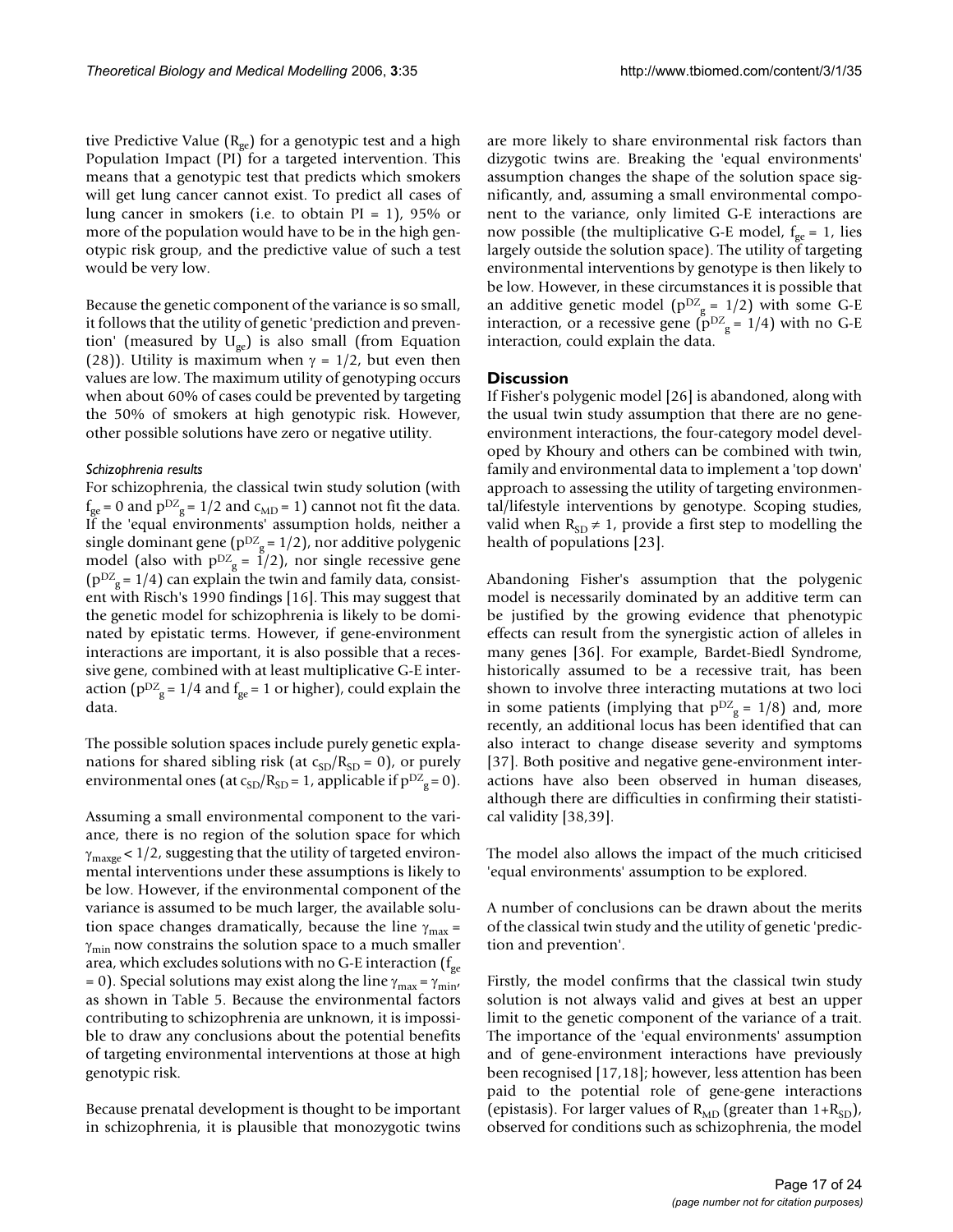generalizes Risch's findings [16] to show that the three assumptions of the classical twin model cannot all be satisfied simultaneously. For intermediate  $R_{MD}$  values, observed for conditions such as breast cancer (for which  $R<sub>MD</sub>$  is approximately 2), the model illustrates that the conclusion drawn from classical twin studies, that familial aggregation is due entirely to shared genetic factors, may be erroneous. This raises the possibility – previously rejected on the basis of twin study results [35] – that genetic variants are important in determining risk only for the relatively rare familial forms of cancer. If so, genetic models of familial aggregation (for example [40]) may be incorrect and the hunt for additional susceptibility genes could be largely fruitless. Existing published findings might then reflect prevailing bias, rather than true associations [14].

Secondly, the model confirms that the potential for reducing the incidence of common diseases using environmental/lifestyle interventions targeted by genotype may be limited [7] by:

(i) the low importance of genetic differences in determining the risk of some conditions (for example, lung cancer);

(ii) the complexity of gene-gene and gene-environment interactions and/or lack of knowledge of environmental factors (for example, schizophrenia).

Targeting environmental/lifestyle interventions at those at 'high genotypic risk' can be of high utility only in specific circumstances. The utility of targeting environmental interactions by genotype (compared to randomly selecting the same number of people from the population) is zero if there is no gene-environment interaction. Utility can also be negative in the presence of a negative interaction (i.e. if the people at high genotypic risk have *less to gain* by the intervention than people at low genotypic risk). The finding that utility increases with gene-environment interaction is consistent with Khoury and Wagener [19] but the relationship is considerably clarified by the adoption here of different measures of the population attributable fraction associated with a targeted intervention (PAF<sup>E</sup><sub>ge</sub>) and of utility (U<sub>ge</sub>). Further, by formally introducing constraints on the model (for example, that risks are positive and do not exceed 100%), it is possible to demonstrate that both the gene-environment interaction factor and utility have maximum values, which cannot be exceeded for a given data set.

The lung cancer example is apparently trivial but also of critical importance. The  $R_{MD}$  value for lung cancer is close to 1, and neither the Scandinavian data used here [31], nor earlier US studies [41], have identified a significant

heritable component. It follows from Equation (27) that if the genetic component of the variance,  $V_{\rm g}$ , is zero,  $V_{\rm g}$ (the G-E component of the variance) is also zero and using genotyping to target an intervention such as smoking cessation is therefore of zero utility (no better than randomly selecting the same number of individuals). This approximate conclusion is confirmed by the results presented for lung cancer, which show extremely low utility. The detailed calculations may at first sight seem unnecessary, particularly because smoking causes multiple diseases and targeting smoking cessation on the basis of lung cancer risk alone is therefore ill-advised. However, the idea that a genetic test will one day predict which smokers get lung cancer has been widely promoted in the literature and has driven much research aimed at identifying the supposed 'genes for lung cancer' [42]. The results presented here strongly suggest that there will never be a genetic or genotypic test that predicts which smokers will get lung cancer, because the genetic component of the variance is not high enough.

Finally, the model illustrates the argument of Terwilliger and Weiss [11] that the potential for population biobanks to quantify risks for complex disease is limited by a 'multiple testing' problem caused by the large number of genetic and gene-environment interaction models that could fit existing data. Each point in each solution space described above represents a different combination of a genetic risk model (defined by  $p^{DZ}$ <sub>g</sub>) and a G-E interaction model (defined by  $f_{ge}$ ). Further, any given value of  $p^{DZ}$ <sub>g</sub> may be obtained by an infinite number of different combinations of different alleles acting through multiple biological pathways. Because the number of hypotheses that could be tested is essentially infinite, sample sizes necessary to quantify the risks  $(R_{oo}$ ,  $R_{go}$ ,  $R_{oe}$  and  $R_{ge}$ ) could *"plausibly be larger than the number of people that have ever lived*" [11].

The model has several limitations. Measurements of shared sibling risk  $(\lambda_{\rm sib})$  are needed from the same population as twin data, and the scoping studies are only valid for  $\lambda_{\text{DZ}} > \lambda_{\text{sib}}$ , implying that environmental risks are more strongly correlated in dizygotic twins than other siblings. Some data exist to support this assumption for smoking [43] but for other exposures its validity is usually unknown. However, the model does not reduce to the classical twin study solution if this condition is not met: instead, data from more relatives are needed. In principle the model could, and should, be expanded to include data from more relatives, other data (such as migration study data), more risk categories and error terms. However, the number of unknown parameters will then increase, unless more data are available to quantify exposures (which change from generation to generation) and to estimate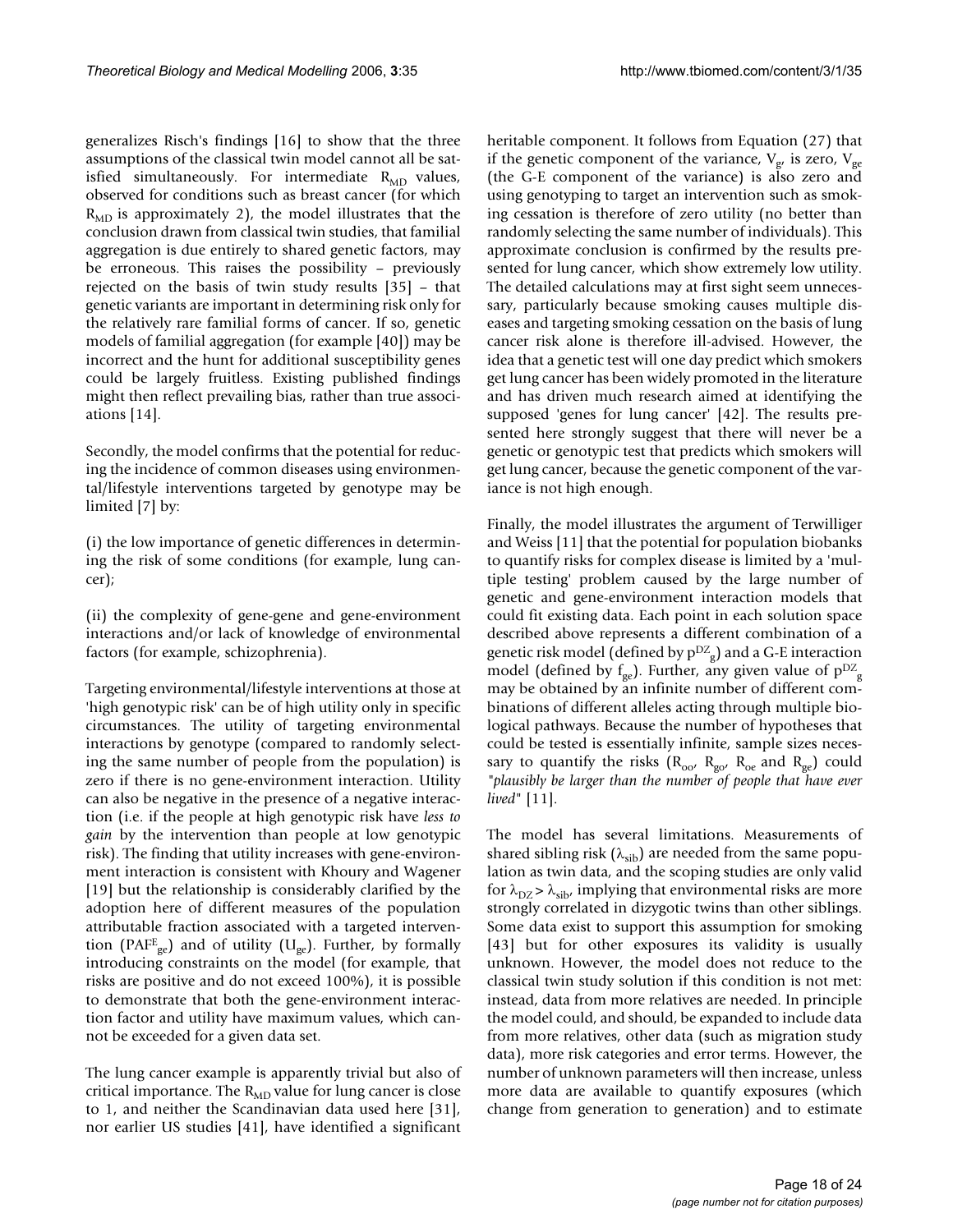the extent to which environments are correlated between different types of relative.

Treating exposure and environmental variance (or population attributable fraction) as input data is also problematic when the effects of environmental factors on risk are often unknown. Further, the simple nature of the model (with one environmental axis) cannot adequately represent the complexity of environmental (including socioeconomic) causes of disease. However, if targeting environmental interventions by genotype is to be considered, this implies that at least something is known (or expected to be learned) about environmental factors, such as particular exposures, that are amenable to intervention.

The assumption of no gene-environment correlation will often hold (for example it is rather implausible that the same genes strongly influence both lung cancer risk and nicotine addiction), but is not necessarily always true. Adult lactose intolerance is an example of a condition with a strong gene-environment interaction where targeted intervention to avoid drinking milk may be of high utility. However, the model is invalid for lactose intolerance unless exposures are applied equally to the population studied because, in general, people who are lactose intolerant may be less likely to drink milk (a gene-environment correlation) owing to the unpleasant symptoms.

A more fundamental problem is caused by the assumptions that: (i) the risks  $R_{oo}$ ,  $R_{go}$ ,  $R_{oe}$  and  $R_{ge}$  are inherent properties of a given trait within a given population (with a given  $\gamma$  and  $\varepsilon$ ) and that there are therefore no confounders; and (ii) risks are randomly distributed within these categories.

These assumptions, although often made, are implausible in many situations. The assumption of no confounders means that the model can only represent a subset of the potential models of gene-gene and gene-environment interaction described by more complex models (for example [17]). It is unlikely to be met if multiple genetic factors interact with multiple environmental ones [44]. Although this may well render the results presented here invalid, such complexity is likely to reduce the utility of targeting by genotype, rather than enhance it. Hence, situations where the 'no confounders' assumption at least approximately holds are those most likely to be of relevance to public health.

The second assumption neglects the fact that for most exposures there is a gradient in risk, with higher exposure meaning higher risk, and that the same may also be true of genetic factors. This means that increasing the number of categories in the model will increase  $V_e$  (see [45]) and perhaps  $V_g$ . Further, these subcategories may be differently correlated between relatives (for example, the twin of a heavy smoker may be more likely to be a heavy smoker than a light one). If so, a relative of a proband may not be representative of their allocated risk category in the four-category model and Equation (22) then becomes invalid.

More broadly, these assumptions make the model, like the classical twin model, essentially deterministic: it assumes that all the factors contributing to correlations in risk between relatives are perfectly known and are either environmental or genetic. Retention of these assumptions here may be problematic and could limit the applicability of the results. Nevertheless, all the other questionable assumptions of the classical twin model have been simultaneously removed.

### **Conclusion**

The model shows that the potential for reducing the incidence of common diseases using environmental interventions targeted by genotype may be limited, except in special cases. The model also confirms that the importance of an individual's genotype in determining their risk of complex diseases tends to be exaggerated by the classical twin studies method, owing to the 'equal environments' assumption and the assumption of no geneenvironment interaction. In addition, if phenotypes are genetically robust, because of epistasis, a largely environmental explanation for shared sibling risk is plausible, even if the classical heritability is high. The model therefore highlights the possibility – previously rejected on the basis of twin study results – that inherited genetic variants are important in determining risk only for the relatively rare familial forms of diseases such as breast cancer. If so, genetic models of familial aggregation may be incorrect and the hunt for additional susceptibility genes could be largely fruitless.

### **Competing interests**

The author(s) declare that they have no competing interests.

### **Appendix A: formal derivation of equation (31)**

Equation (23) may be derived more formally by extending the matrix method of Li and Sacks [46].

Define the probability that an affected proband is in genotypic risk category z and environmental risk category w as  $P_{zw}$  and assume that risks are randomly distributed within categories. Using the definitions of the four category model given in Table 1, a vector **P** may be defined: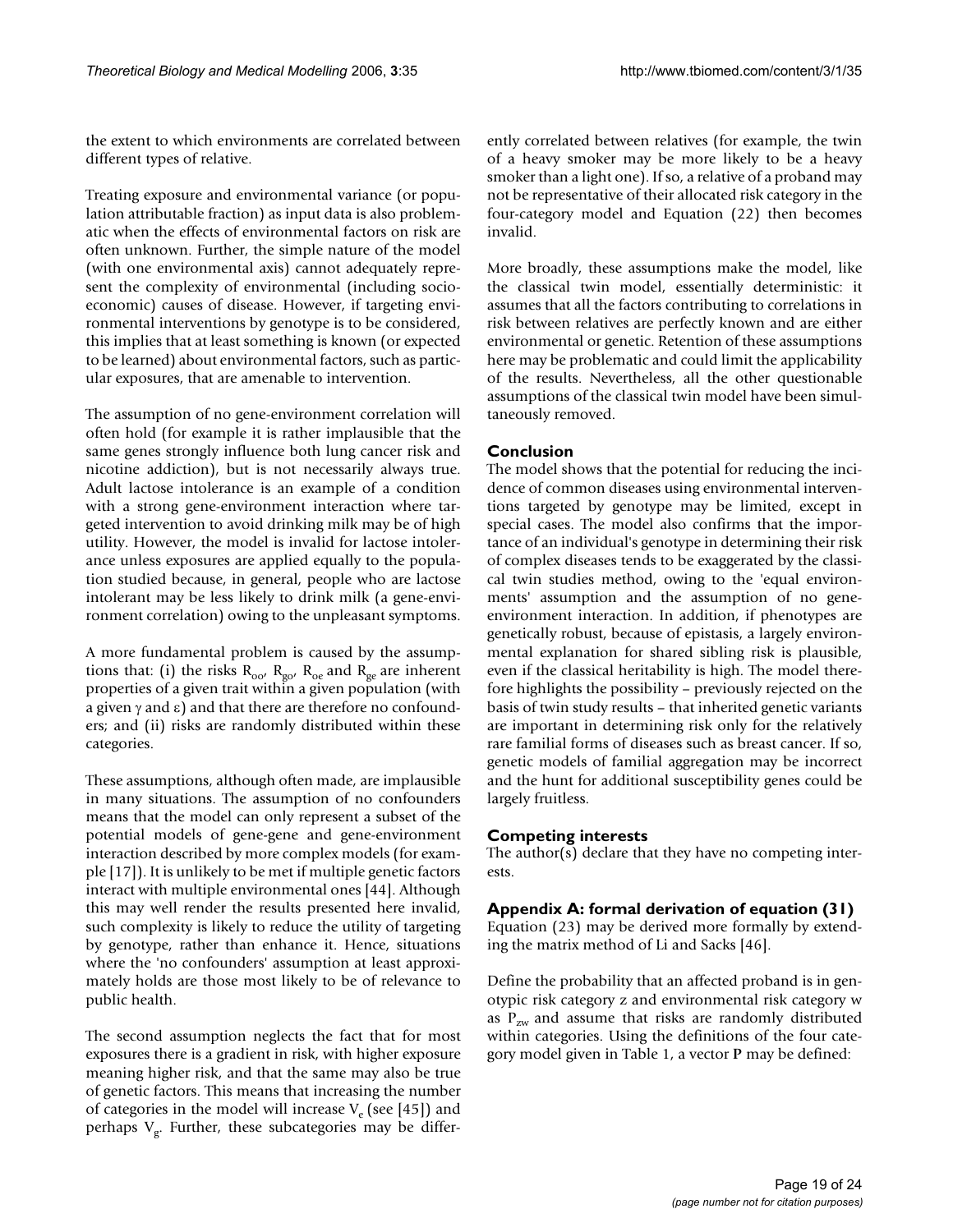$$
\mathbf{P} = \begin{pmatrix} P_{oo} \\ P_{oe} \\ P_{go} \\ P_{go} \end{pmatrix} = \begin{pmatrix} (1 - \varepsilon)(1 - \gamma)R_{oo}/r_t \\ \varepsilon(1 - \gamma)R_{oe}/r_t \\ \gamma(1 - \varepsilon)R_{go}/r_t \\ \gamma \varepsilon R_{ge}/r_t \end{pmatrix}
$$
(A1)

A risk vector **R** may also be defined:

$$
\mathbf{R} = \begin{pmatrix} R_{oo} \\ R_{oe} \\ R_{go} \\ R_{ge} \end{pmatrix}
$$
 (A2)

Now define  $G_{xy}$  as the conditional probability P(relative is in genotypic risk category y|proband is in genotypic risk category x). Similarly, define  $E_{xy}$  as the conditional probability P(relative is in environmental risk category y|proband is in environmental risk category x). Using the definitions of p<sup>rel</sup><sub>g</sub> and p<sup>rel</sup><sub>e</sub> given in Section 2.5, matrices **G** and **E** may be written such that:

$$
\mathbf{G}^{rel} = \begin{pmatrix} G_{oo} & G_{og} \\ G_{go} & G_{gg} \end{pmatrix} = \begin{pmatrix} p_g^{rel} + (1 - \gamma)(1 - p_g^{rel}) & \gamma(1 - p_g^{rel}) \\ (1 - \gamma)(1 - p_g^{rel}) & p_g^{rel} + \gamma(1 - \gamma)p_g^{rel} \end{pmatrix}
$$
(A3)

$$
\mathbf{E}^{rel} = \begin{pmatrix} E_{oo} & E_{oe} \\ E_{eo} & E_{ee} \end{pmatrix} = \begin{pmatrix} p_e^{rel} + (1 - \varepsilon)(1 - p_e^{rel}) & \varepsilon(1 - p_e^{rel}) \\ (1 - \varepsilon)(1 - p_e^{rel}) & p_e^{rel} + \varepsilon(1 - \varepsilon)p_e^{rel} \end{pmatrix} \tag{A4}
$$

Finally, define  $X_{ab-cd}$  as the conditional probability P(relative is in risk category cd|proband is in risk category ab), where the risk categories are as defined in Table 1 (for example risk categorgy 'ge' implies high-genotypic and high-environmental risk). Provided p<sup>rel</sup><sub>g</sub> and p<sup>rel</sup><sub>e</sub> are independent (there are no gene-environment correlations), the gene-environment interaction matrix **M**rel ge may be written as:

$$
M_{ge}^{rel} = \begin{pmatrix} X_{oo-oo} & X_{oo-oe} & X_{oo-go} & X_{oo-ge} \\ X_{oe-oo} & X_{oe-oe} & X_{oe-go} & X_{oe-ge} \\ X_{go-oo} & X_{go-oe} & X_{go-go} & X_{go-ge} \\ X_{go-oo} & X_{go-oe} & X_{go-go} & X_{go-ge} \end{pmatrix} = \begin{pmatrix} G_{oo}E_{oo} & G_{oo}E_{oe} & G_{og}E_{oo} & G_{og}E_{eo} \\ G_{oo}E_{oo} & G_{oo}E_{oe} & G_{og}E_{oo} & G_{og}E_{eo} \\ G_{go}E_{oo} & G_{go}E_{oe} & G_{gg}E_{oe} & G_{gg}E_{oe} \\ G_{go}E_{oo} & G_{go}E_{eo} & G_{gg}E_{oe} & G_{gg}E_{eo} \end{pmatrix}
$$
(A5)

Then the risk in a relative of the proband is given by:

$$
\lambda_{rel}r_t = \mathbf{P}.\left(\mathbf{M}_{ge}^{rel}\mathbf{R}\right) \tag{A6}
$$

After some algebra, this yields equation (23).

### **Appendix B: calculating recurrence risks for twins**

The sibling recurrence risk  $\lambda_{\rm sib}$  is often available directly from familial studies. For twins the recurrence risks, if not reported, may be calculated from the case-wise concordance (Cc):

$$
\lambda_{MZ} = C c_{MZ}/r_t \quad \text{(B1)}
$$

 $\lambda_{DZ} = Cc_{DZ}/r_t$  (B2)

where, if there is complete ascertainment of all affected twins in a population,

$$
Cc = 2C/(2C + D) \quad (B3)
$$

and C is the number of concordant and D the number of discordant pairs [25].

### **Additional material**

#### **Additional File 1**

*Gene-gene and gene-environment interaction model. Contains the Visual Basic macro (Twincal), input and output datasheets and charts used to calculate the solutions described in the text. The program is run by entering parameters in the 'Inputs' sheet and clicking on the 'Run' button. Note that for the final chart ('fe') the number of categories on the horizontal axis changes depending on the environmental input parameters* ε *and PAFE e. If these parameters are changed it is therefore necessary to delete the lower part of the output sheet prior to running the model and, after the run, to redraw the chart using the source data option from the chart. All other charts are drawn automatically. The line*  $\gamma_{max} = \gamma_{min}$  is calculated *exactly for the chart 'fe' but is approximated in the charts 'pgdz' and*  'pgdzneg' using Newton's method and an initial guess for  $f_{ge}$  (f0) and step *(fet). For some input parameters it may be necessary to change these values by editing the Visual Basic code (Twincal) to obtain a valid solution.* Click here for file

[\[http://www.biomedcentral.com/content/supplementary/1742-](http://www.biomedcentral.com/content/supplementary/1742-4682-3-35-S1.xls) 4682-3-35-S1.xls]

### **Additional File 2**

*Supplementary Figure 1: Example model solution space with R<sub>MD</sub> = 1.7* and  $U_{ge} \ge 0$ . Model solution space with  $U_{ge} \ge 0$  for the same input param*eters as Figure 2, apart from*  $\lambda_{MZ} = 4.4$ *.* 

Click here for file

[\[http://www.biomedcentral.com/content/supplementary/1742-](http://www.biomedcentral.com/content/supplementary/1742-4682-3-35-S2.bmp) 4682-3-35-S2.bmp]

### **Additional File 3**

*Supplementary Figure 2: Example model solution space with*  $R_{MD} = 1.8$ and  $U_{ge} \geq 0$ . Model solution space with  $U_{ge} \geq 0$  for the same input param*eters as Figure 2, apart from*  $\lambda_{MZ} = 4.6$ *.* Click here for file [\[http://www.biomedcentral.com/content/supplementary/1742-](http://www.biomedcentral.com/content/supplementary/1742-4682-3-35-S3.bmp) 4682-3-35-S3.bmp]

### **Additional File 4**

*Supplementary Figure 3: Example model solution space with R<sub>MD</sub> = 1.95* and  $U_{ge} \geq 0$ . Model solution space with  $U_{ge} \geq 0$  for the same input param*eters as Figure 2, apart from*  $\lambda_{MZ} = 4.9$ . Click here for file [\[http://www.biomedcentral.com/content/supplementary/1742-](http://www.biomedcentral.com/content/supplementary/1742-4682-3-35-S4.bmp) 4682-3-35-S4.bmp]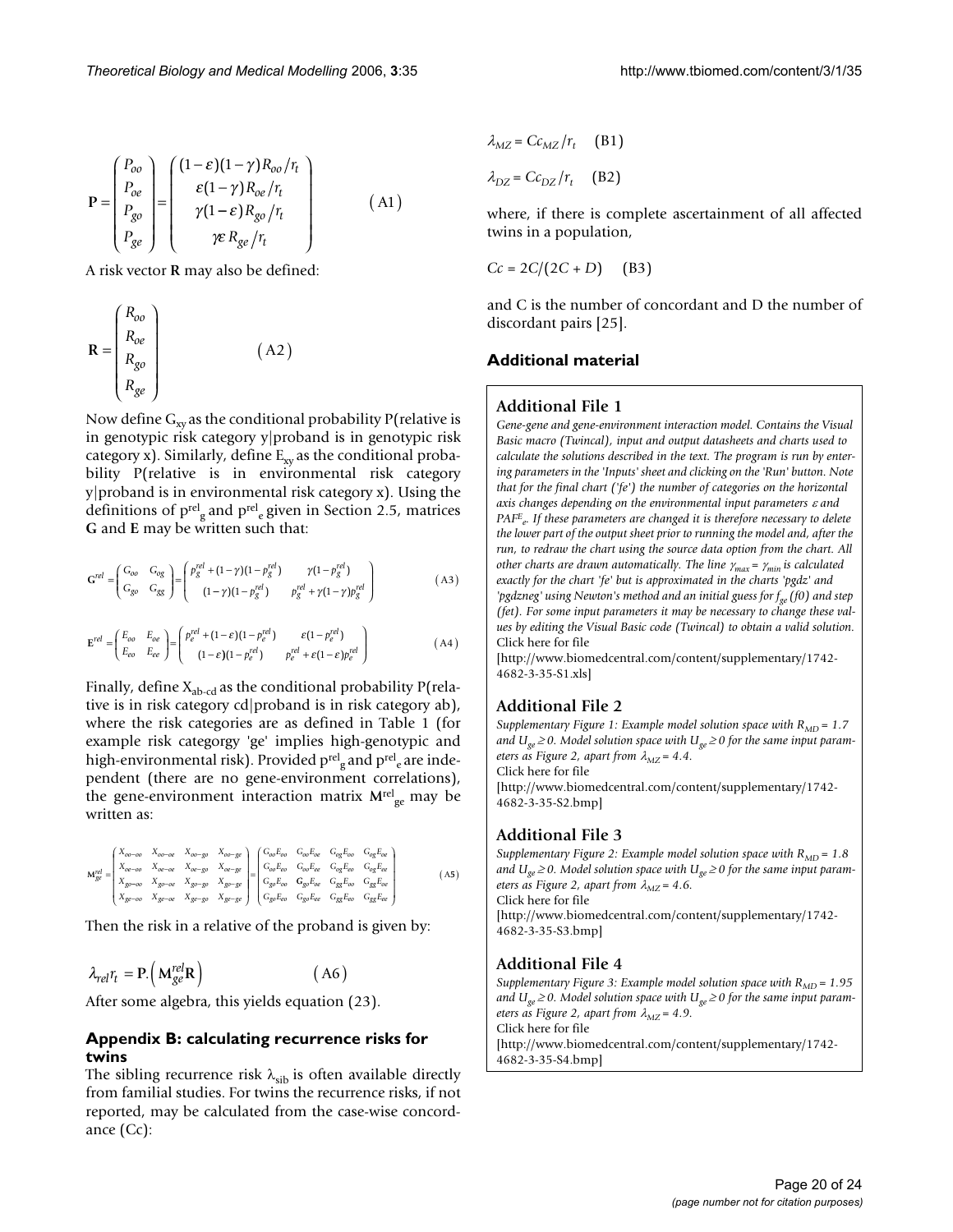### **Additional File 5**

*Supplementary Figure 4: Example model solution space with*  $R_{MD} = 2.1$ and  $U_{ge} \geq 0$ . Model solution space with  $U_{ge} \geq 0$  for the same input param*eters as Figure 2, apart from*  $\lambda_{MZ} = 5.2$ *.* Click here for file

[\[http://www.biomedcentral.com/content/supplementary/1742-](http://www.biomedcentral.com/content/supplementary/1742-4682-3-35-S5.bmp) 4682-3-35-S5.bmp]

# **Additional File 6**

*Supplementary Figure 5: Example full solution space with*  $R_{MD} = 1.7$ *. Full model solution space for the same input parameters as Figure 5, transformed so that f<sub>ge</sub> is on the horizontal axis.* Click here for file

[\[http://www.biomedcentral.com/content/supplementary/1742-](http://www.biomedcentral.com/content/supplementary/1742-4682-3-35-S6.bmp) 4682-3-35-S6.bmp]

# **Additional File 7**

*Supplementary Figure 6: Example full solution space with*  $R_{MD} = 1.8$ *. Full model solution space for the same input parameters as Figure 6, transformed so that f<sub>ge</sub> is on the horizontal axis.* Click here for file [\[http://www.biomedcentral.com/content/supplementary/1742-](http://www.biomedcentral.com/content/supplementary/1742-4682-3-35-S7.bmp) 4682-3-35-S7.bmp]

# **Additional File 8**

*Supplementary Figure 7: Example full solution space with R<sub>MD</sub> = 1.95. Full model solution space for the same input parameters as Figure 7, transformed so that*  $f_{ge}$  *is on the horizontal axis.* Click here for file [\[http://www.biomedcentral.com/content/supplementary/1742-](http://www.biomedcentral.com/content/supplementary/1742-4682-3-35-S8.bmp) 4682-3-35-S8.bmp]

# **Additional File 9**

*Supplementary Figure 8: Example full solution space with*  $R_{MD} = 2.1$ *. Full model solution space for the same input parameters as Figure 8, transformed so that*  $f_{\alpha}$  *is on the horizontal axis.* Click here for file [\[http://www.biomedcentral.com/content/supplementary/1742-](http://www.biomedcentral.com/content/supplementary/1742-4682-3-35-S9.bmp)

4682-3-35-S9.bmp]

# **Additional File 10**

*Supplementary Figure 9: Example model solution with*  $c_{MD} > 1$  *and*  $U_{ge} \ge$ *0. Input parameters:*  $λ_{MZ} = 5.2$ ,  $λ_{DZ} = 3$ ,  $λ_{sib} = 2$ ,  $\varepsilon = 0.2$ ,  $PAF_{e} = 0.5$ ,  $c_{MD} = 2$ ,  $r_t = 0.1$ . Click here for file [\[http://www.biomedcentral.com/content/supplementary/1742-](http://www.biomedcentral.com/content/supplementary/1742-4682-3-35-S10.bmp) 4682-3-35-S10.bmp]

# **Additional File 11**

*Supplementary Figure 10: Example model solution with*  $c_{MD} > 1$  *and*  $U_{ge}$ <sup>≥</sup> *0. Input parameters as for Figure 13.* Click here for file [\[http://www.biomedcentral.com/content/supplementary/1742-](http://www.biomedcentral.com/content/supplementary/1742-4682-3-35-S11.bmp) 4682-3-35-S11.bmp]

# **Additional File 12**

*Supplementary Figure 11: Example full solution space with*  $c_{MD} > 1$ *. Full model solution space for the same parameters as Figure 13, transformed so that fge is on the horizontal axis.* Click here for file [\[http://www.biomedcentral.com/content/supplementary/1742-](http://www.biomedcentral.com/content/supplementary/1742-4682-3-35-S12.bmp) 4682-3-35-S12.bmp]

### **Additional File 13**

*Supplementary Figure 12: Breast cancer solution space with U<sub>ge</sub> ≥0. Input parameters are as shown in Table 5, with*  $c_{MD} = 1$ *. The solution space is shown (shaded) for positive fge, assuming the 'equal environments' assumption holds*  $(c_{MD} = 1)$ . The darker shaded area shows the part of the *solution space for which* γ*maxge < 1/2. Utility Uge is at its maximum when*  <sup>γ</sup> *= 1/2 except within this darker shaded area.* Click here for file

[\[http://www.biomedcentral.com/content/supplementary/1742-](http://www.biomedcentral.com/content/supplementary/1742-4682-3-35-S13.bmp) 4682-3-35-S13.bmp]

# **Additional File 14**

*Supplementary Figure 13: Breast cancer variances with*  $f_{ge} = 0$ *. Input parameters as for Figure 16. Additive model of G-E interaction*  $(f_{ge} = 0)$ *. Variance components are genetic*  $(V_{\sigma})$  *or environmental*  $(V_{\sigma})$ *.* Click here for file

[\[http://www.biomedcentral.com/content/supplementary/1742-](http://www.biomedcentral.com/content/supplementary/1742-4682-3-35-S14.bmp) 4682-3-35-S14.bmp]

# **Additional File 15**

*Supplementary Figure 14: Breast cancer variances with*  $f_{ge} = 1$ *. Input parameters as for Figure 16. Multiplicative G-E interaction model (fge =*  1). Variance components are genetic  $(V_g)$ , environmental  $(V_e)$  or due to *gene-environment interaction (Vge).* Click here for file

[\[http://www.biomedcentral.com/content/supplementary/1742-](http://www.biomedcentral.com/content/supplementary/1742-4682-3-35-S15.bmp) 4682-3-35-S15.bmp]

# **Additional File 16**

*Supplementary Figure 15: Breast cancer variances with*  $f_{ge} = 1/PAF_{ge}$ *. e. Input parameters as for Figure 16. Maximum G-E interaction model (fge = 1/PAFE e). Variance components are genetic (Vg), environmental (Ve) or due to gene-environment interaction (Vge).* Click here for file [\[http://www.biomedcentral.com/content/supplementary/1742-](http://www.biomedcentral.com/content/supplementary/1742-4682-3-35-S16.bmp) 4682-3-35-S16.bmp]

# **Additional File 17**

*Supplementary Figure 16: Breast cancer γ values with*  $f_{\varphi} = 0$ *. Input parameters as for Figure 16. The proportion of the population in the 'high genotypic risk' group,* γ*, may take any value in the shaded area.* γ*min occurs when Rge = 1, i.e. when the Positive Predictive Value (PPV) of being in the 'ge' subgroup is 100%.*  $\gamma_{max}$  occurs when  $R_{oo} = 1$  for an additive G-E *model and solutions with a Population Impact of 100% (PI = 1) cannot exist.*

Click here for file [\[http://www.biomedcentral.com/content/supplementary/1742-](http://www.biomedcentral.com/content/supplementary/1742-4682-3-35-S17.bmp) 4682-3-35-S17.bmp]

# **Additional File 18**

*Supplementary Figure 17: Breast cancer* γ *values with fge = 1. Input parameters as for Figure 16. The proportion of the population in the 'high genotypic risk' group,* γ*, may take any value in the shaded area. A solution with a Population Impact of 100% (PI = 1) may exist if*  $\gamma = \gamma_{max}$ . Click here for file

[\[http://www.biomedcentral.com/content/supplementary/1742-](http://www.biomedcentral.com/content/supplementary/1742-4682-3-35-S18.bmp) 4682-3-35-S18.bmp]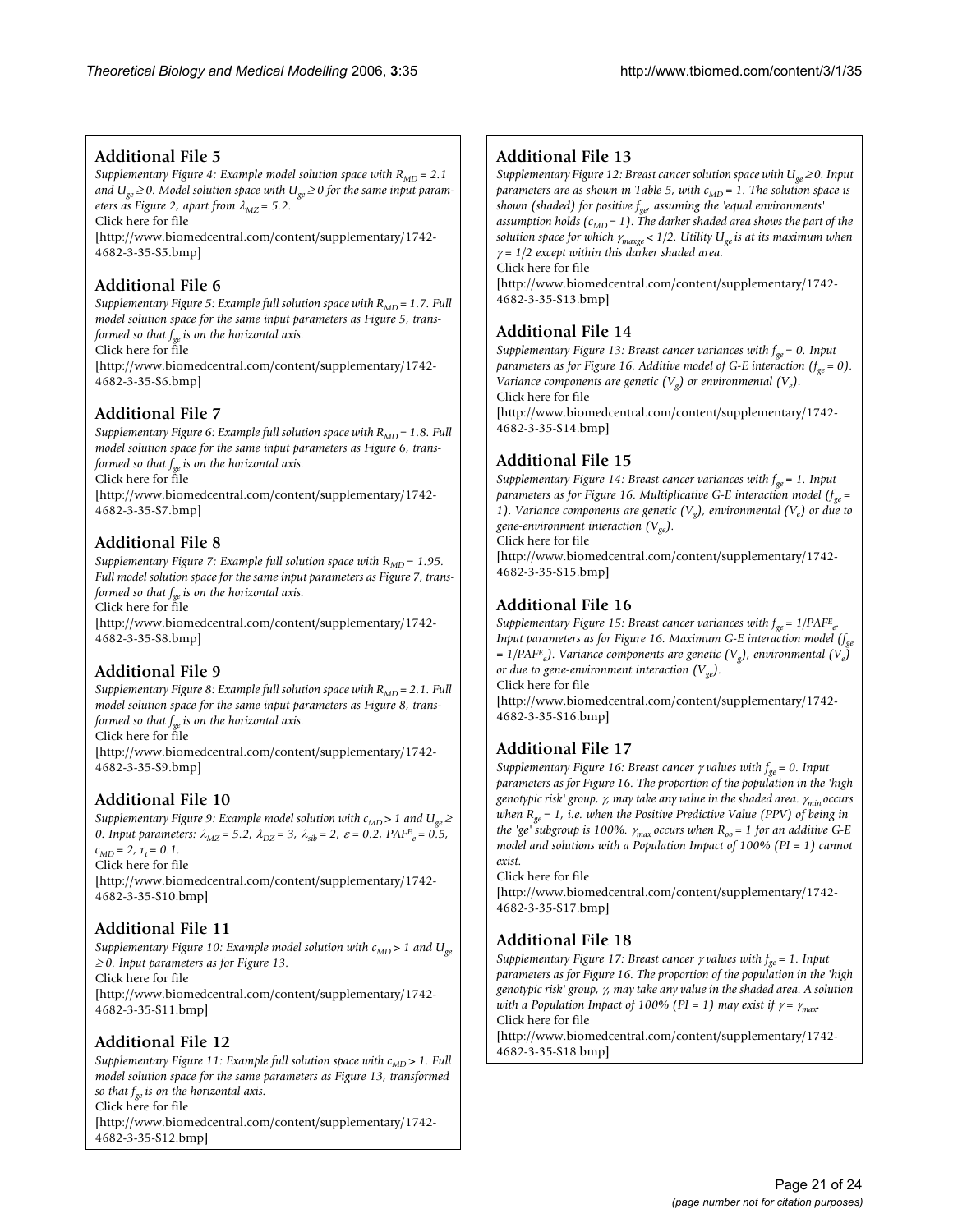### **Additional File 19**

*Supplementary Figure 18: Breast cancer* γ *values with fge = 1/PAFE e. Input parameters as for Figure 16. The proportion of the population in the 'high genotypic risk' group,* γ*, may take any value in the shaded area. A solution with a Population Impact of 100% (PI = 1) may exist if*  $\gamma = \gamma_{max}$ . Click here for file

[\[http://www.biomedcentral.com/content/supplementary/1742-](http://www.biomedcentral.com/content/supplementary/1742-4682-3-35-S19.bmp) 4682-3-35-S19.bmp]

# **Additional File 20**

*Supplementary Figure 19: Breast cancer solution space with U<sub>ge</sub> ≤0. Input parameters are as for Figure 16. The solution space is shown for negative fge (where the utility of targeting environmental interventions at the high genotypic risk group is negative,*  $U_{ge} \le 0$ . Solutions exist only in the *shaded area where*  $\gamma_{max} \geq \gamma_{min}$ .

Click here for file

[\[http://www.biomedcentral.com/content/supplementary/1742-](http://www.biomedcentral.com/content/supplementary/1742-4682-3-35-S20.bmp) 4682-3-35-S20.bmp]

### **Additional File 21**

*Supplementary Figure 20: Breast cancer: full solution space. Input parameters are as for Figure 16. The same solution space as Figures 16 and 23 is shown (shaded), transformed so that the G-E interaction factor is plotted on the horizontal axis. Again, each point in the shaded solution space represents a genetic model defined by pDZg and a G-E interaction model defined by fge. The area of solutions with* γ*maxge < 1/2 is highlighted with darker shading. The classical twin study solution lies on the vertical axis*   $(f_{ge} = 0)$  at the point  $p^{DZ}_{g} = 1/2$ , and is slightly outside the solution space. Click here for file

[\[http://www.biomedcentral.com/content/supplementary/1742-](http://www.biomedcentral.com/content/supplementary/1742-4682-3-35-S21.bmp) 4682-3-35-S21.bmp]

# **Additional File 22**

*Supplementary Figure 21: Lung cancer solution space with*  $U_{ge} \ge 0$ *. Input parameters are as shown in Table 5, with*  $c_{MD} = 1$ *.* 

Click here for file

[\[http://www.biomedcentral.com/content/supplementary/1742-](http://www.biomedcentral.com/content/supplementary/1742-4682-3-35-S22.bmp) 4682-3-35-S22.bmp]

# **Additional File 23**

*Supplementary Figure 22: Lung cancer variances with*  $f_{ge} = 0$ . Input *parameters as for Figure 25. Note that the horizontal axis has been expanded to show high values of*  $c_{SD}/R_{SD}$  *only.* Click here for file

[\[http://www.biomedcentral.com/content/supplementary/1742-](http://www.biomedcentral.com/content/supplementary/1742-4682-3-35-S23.bmp) 4682-3-35-S23.bmp]

# **Additional File 24**

*Supplementary Figure 23: Lung cancer variances with*  $f_{ge} = 1$ *. Input parameters as for Figure 25. Note that the horizontal axis has been expanded to show high values of*  $c_{SD}/R_{SD}$  *only.* Click here for file

[\[http://www.biomedcentral.com/content/supplementary/1742-](http://www.biomedcentral.com/content/supplementary/1742-4682-3-35-S24.bmp) 4682-3-35-S24.bmp]

### **Additional File 25**

*Supplementary Figure 24: Lung cancer variances with fge = 1/PAFE e. Input parameters as for Figure 25. Note that the horizontal axis has been expanded to show high values of*  $c_{SD}/R_{SD}$  *only.* Click here for file [\[http://www.biomedcentral.com/content/supplementary/1742-](http://www.biomedcentral.com/content/supplementary/1742-4682-3-35-S25.bmp) 4682-3-35-S25.bmp]

# **Additional File 26**

*Supplementary Figure 25: Lung cancer* γ *values for fge = 1. Input parameters as for Figure 25. The proportion of the population in the 'high genotypic risk' group,* γ*, may take any value in the shaded area.* Click here for file [\[http://www.biomedcentral.com/content/supplementary/1742-](http://www.biomedcentral.com/content/supplementary/1742-4682-3-35-S26.bmp)

4682-3-35-S26.bmp]

### **Additional File 27**

*Supplementary Figure 26: Lung cancer* γ *values for fge = 1/PAFE e. Input parameters as for Figure 25. The proportion of the population in the 'high genotypic risk' group,* γ*, may take any value in the shaded area.* Click here for file [\[http://www.biomedcentral.com/content/supplementary/1742-](http://www.biomedcentral.com/content/supplementary/1742-4682-3-35-S27.bmp) 4682-3-35-S27.bmp]

### **Additional File 28**

Supplementary Figure 27: Lung cancer U<sub>ge</sub> values for  $f_{ge}$  = 1. Input param*eters as for Figure 25. The utility parameter, Uge, may take any value in the shaded area, but is maximum when*  $\gamma = 1/\tilde{2}$ . Click here for file [\[http://www.biomedcentral.com/content/supplementary/1742-](http://www.biomedcentral.com/content/supplementary/1742-4682-3-35-S28.bmp) 4682-3-35-S28.bmp]

### **Additional File 29**

*Supplementary Figure 28: Lung cancer Uge values for fge = 1/PAFE e. Input parameters as for Figure 25. The utility parameter, Uge, may take any value in the shaded area, but is maximum when*  $\gamma = 1/2$ . Click here for file [\[http://www.biomedcentral.com/content/supplementary/1742-](http://www.biomedcentral.com/content/supplementary/1742-4682-3-35-S29.bmp) 4682-3-35-S29.bmp]

### **Additional File 30**

*Supplementary Figure 29: Lung cancer: full solution space. Input parameters as for Figure 25.* Click here for file

[\[http://www.biomedcentral.com/content/supplementary/1742-](http://www.biomedcentral.com/content/supplementary/1742-4682-3-35-S30.bmp) 4682-3-35-S30.bmp]

### **Additional File 31**

*Supplementary Figure 30: Schizophrenia Uge* ≥ *0, small environmental variance and*  $c_{MD} \geq 1$ *. Input parameters are as shown in Table 5, with*  $\varepsilon$  $= 0.62$ ,  $PAF_{e}^{E} = 0.15$  and  $c_{MD} = 1$ . Click here for file [\[http://www.biomedcentral.com/content/supplementary/1742-](http://www.biomedcentral.com/content/supplementary/1742-4682-3-35-S31.bmp) 4682-3-35-S31.bmp]

### **Additional File 32**

*Supplementary Figure 31: Schizophrenia Uge* ≥ *0, small environmental variance and*  $c_{MD} > 1$ *. Input parameters are as shown in Table 5, with*  $\varepsilon$  $= 0.62$ ,  $PAF_{e}^{E} = 0.15$  and  $c_{MD} = 3.8$ . Click here for file [\[http://www.biomedcentral.com/content/supplementary/1742-](http://www.biomedcentral.com/content/supplementary/1742-4682-3-35-S32.bmp) 4682-3-35-S32.bmp]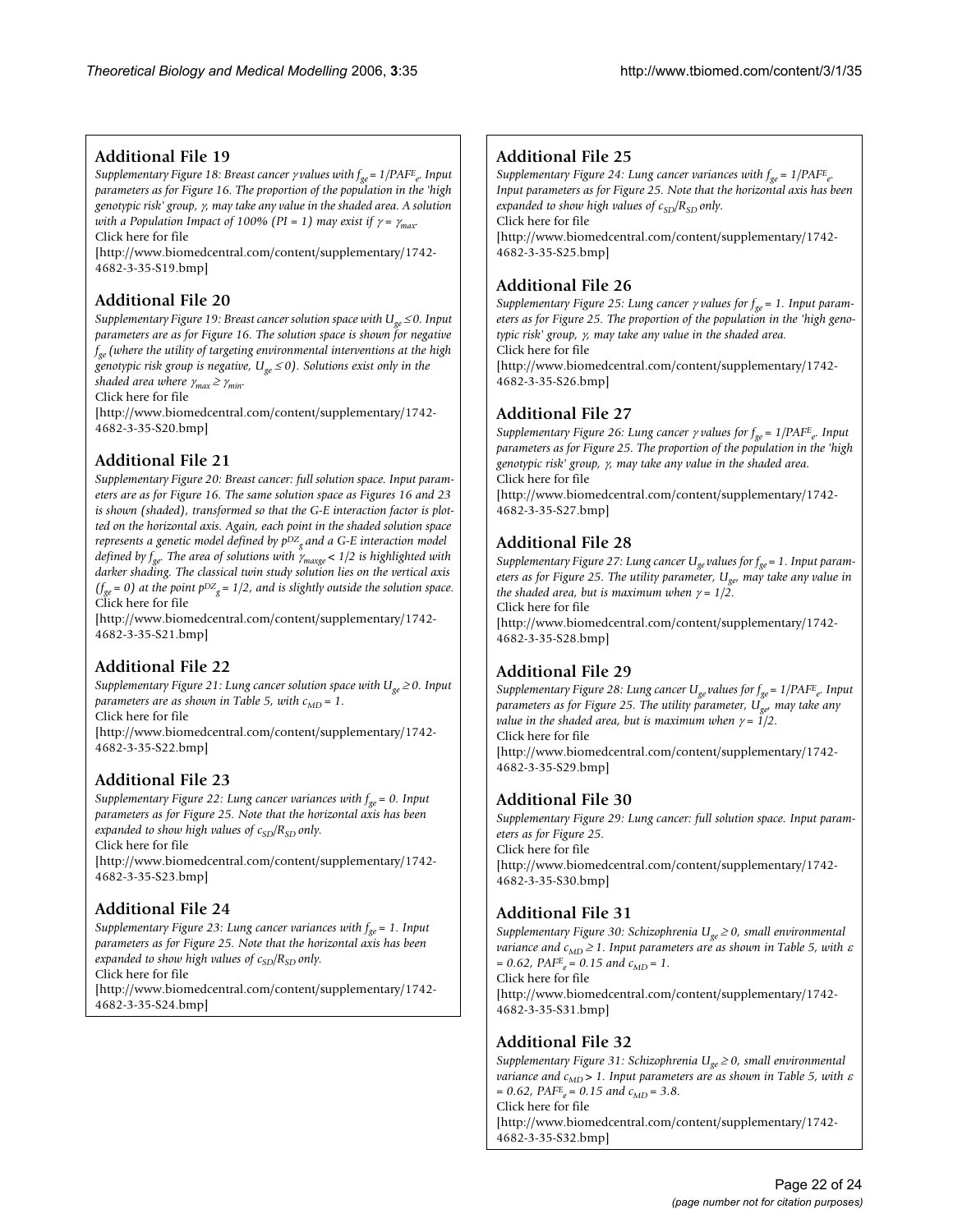#### **Additional File 33**

*Supplementary Figure 32: Schizophrenia Uge* ≥ *0, large environmental variance and*  $c_{MD} = 1$ *. Input parameters are as shown in Table 5, with*  $\varepsilon$  $= 0.15$ ,  $PAF_{e} = 0.86$  and  $c_{MD} = 1$ .

Click here for file

[\[http://www.biomedcentral.com/content/supplementary/1742-](http://www.biomedcentral.com/content/supplementary/1742-4682-3-35-S33.bmp) 4682-3-35-S33.bmp]

### **Acknowledgements**

The author is grateful to the Joseph Rowntree Charitable Trust for funding the completion of this work.

#### **References**

- 1. Collins FS: **[Shattuck Lecture medical and societal conse](http://www.ncbi.nlm.nih.gov/entrez/query.fcgi?cmd=Retrieve&db=PubMed&dopt=Abstract&list_uids=10387940)[quences of the Human Genome Project.](http://www.ncbi.nlm.nih.gov/entrez/query.fcgi?cmd=Retrieve&db=PubMed&dopt=Abstract&list_uids=10387940)** *New Engl J Med* 1999, **341:**28-37.
- 2. Bell J: **[The new genetics in clinical practice.](http://www.ncbi.nlm.nih.gov/entrez/query.fcgi?cmd=Retrieve&db=PubMed&dopt=Abstract&list_uids=9518921)** *BMJ* 1998, **316(7131):**618-620.
- 3. Collins FS, McKusick VA: **Implications of the Human Genome Project for medical science.** *J Am Med Assoc* 2001, **285:**540-544.
- 4. Strohman RC: **[The coming Kuhnian revolution in biology.](http://www.ncbi.nlm.nih.gov/entrez/query.fcgi?cmd=Retrieve&db=PubMed&dopt=Abstract&list_uids=9062910)** *Nat Biotechnol* 1997, **15:**194-200.
- 5. Holtzman NA, Marteau TM: **[Will genetics revolutionize medi](http://www.ncbi.nlm.nih.gov/entrez/query.fcgi?cmd=Retrieve&db=PubMed&dopt=Abstract&list_uids=10891526)[cine?](http://www.ncbi.nlm.nih.gov/entrez/query.fcgi?cmd=Retrieve&db=PubMed&dopt=Abstract&list_uids=10891526)** *New Engl J Med* 2000, **343:**141-144.
- 6. Vineis P, Schulte P, McMichael AJ: **[Misconceptions about the use](http://www.ncbi.nlm.nih.gov/entrez/query.fcgi?cmd=Retrieve&db=PubMed&dopt=Abstract&list_uids=11247571) [of genetic tests in populations.](http://www.ncbi.nlm.nih.gov/entrez/query.fcgi?cmd=Retrieve&db=PubMed&dopt=Abstract&list_uids=11247571)** *Lancet* 2001, **357:**709-712.
- 7. Baird P: **[The Human Genome Project, genetics and health.](http://www.ncbi.nlm.nih.gov/entrez/query.fcgi?cmd=Retrieve&db=PubMed&dopt=Abstract&list_uids=12751482)** *Community Genet* 2001, **4:**77-80.
- 8. Cooper RS, Psaty BM: **[Genetics and medicine: distraction,](http://www.ncbi.nlm.nih.gov/entrez/query.fcgi?cmd=Retrieve&db=PubMed&dopt=Abstract&list_uids=12667028) [incremental progress, or the dawn of a new age?](http://www.ncbi.nlm.nih.gov/entrez/query.fcgi?cmd=Retrieve&db=PubMed&dopt=Abstract&list_uids=12667028)** *Ann Intern Med* 2003, **138:**576-580.
- 9. Vineis P, Ahsan H, Parker M: **Genetic screening and occupational and environmental exposures.** *Occup Environ Med* 2004, **62:**657-662.
- 10. Khoury MJ, Yang Q, Gwinn M, Little J, Flanders WD: **[An epidemio](http://www.ncbi.nlm.nih.gov/entrez/query.fcgi?cmd=Retrieve&db=PubMed&dopt=Abstract&list_uids=14726808)[logic assessment of genetic profiling for measuring suscepti](http://www.ncbi.nlm.nih.gov/entrez/query.fcgi?cmd=Retrieve&db=PubMed&dopt=Abstract&list_uids=14726808)[bility to common diseases and targeting interventions.](http://www.ncbi.nlm.nih.gov/entrez/query.fcgi?cmd=Retrieve&db=PubMed&dopt=Abstract&list_uids=14726808)** *Genet Med* 2004, **6(1):**38-47.
- 11. Terwilliger JD, Weiss KM: **[Confounding, ascertainment bias,](http://www.ncbi.nlm.nih.gov/entrez/query.fcgi?cmd=Retrieve&db=PubMed&dopt=Abstract&list_uids=14649335) [and the blind quest for a genetic 'fountain of youth'.](http://www.ncbi.nlm.nih.gov/entrez/query.fcgi?cmd=Retrieve&db=PubMed&dopt=Abstract&list_uids=14649335)** *Ann Med* 2003, **35:**532-544.
- 12. Ioannidis JPA, Ntzani EE, Trikalinos TA, Contopoulos-Ionnidis DG: **[Replication validity of genetic association studies.](http://www.ncbi.nlm.nih.gov/entrez/query.fcgi?cmd=Retrieve&db=PubMed&dopt=Abstract&list_uids=11600885)** *Nat Genet* 2001, **29:**306-309.
- 13. Cordell HJ, Clayton DG: **[Genetic association studies.](http://www.ncbi.nlm.nih.gov/entrez/query.fcgi?cmd=Retrieve&db=PubMed&dopt=Abstract&list_uids=16182901)** *Lancet* 2005, **366:**1121-1131.
- 14. Ioannidis J: **[Why most published research findings are false.](http://www.ncbi.nlm.nih.gov/entrez/query.fcgi?cmd=Retrieve&db=PubMed&dopt=Abstract&list_uids=16060722)** *PloS Med* 2005, **2(8):**e124. DOI: 10.137/journal.pmed.0020124
- 15. Layzer D: **[Heritability analyses of IQ scores: science or](http://www.ncbi.nlm.nih.gov/entrez/query.fcgi?cmd=Retrieve&db=PubMed&dopt=Abstract&list_uids=4815127) [numerology?](http://www.ncbi.nlm.nih.gov/entrez/query.fcgi?cmd=Retrieve&db=PubMed&dopt=Abstract&list_uids=4815127)** *Science* 1974, **183:**1259-1266.
- 16. Risch N: **[Linkage strategies for genetically complex traits. I.](http://www.ncbi.nlm.nih.gov/entrez/query.fcgi?cmd=Retrieve&db=PubMed&dopt=Abstract&list_uids=2301392) [Multilocus models.](http://www.ncbi.nlm.nih.gov/entrez/query.fcgi?cmd=Retrieve&db=PubMed&dopt=Abstract&list_uids=2301392)** *Am J Hum Genet* 1990, **46:**222-228.
- 17. Guo S-W: **[Gene-environment interaction and the mapping of](http://www.ncbi.nlm.nih.gov/entrez/query.fcgi?cmd=Retrieve&db=PubMed&dopt=Abstract&list_uids=10878473) [complex traits: some statistical models and their interpreta](http://www.ncbi.nlm.nih.gov/entrez/query.fcgi?cmd=Retrieve&db=PubMed&dopt=Abstract&list_uids=10878473)[tion.](http://www.ncbi.nlm.nih.gov/entrez/query.fcgi?cmd=Retrieve&db=PubMed&dopt=Abstract&list_uids=10878473)** *Hum Hered* 2000, **50:**286-303.
- 18. Hopper JL: **Why 'common environmental effects' are so uncommon in the literature.** In *Advances in twin and sib-pair analysis* Edited by: Spector TD, Sneider H, MacGregor AJ. London: Greenwich Medical Media Ltd; 2000.
- 19. Khoury MJ, Wagener DK: **[Epidemiological evaluation of the use](http://www.ncbi.nlm.nih.gov/entrez/query.fcgi?cmd=Retrieve&db=PubMed&dopt=Abstract&list_uids=7717394) [of genetics to improve the predictive value of disease risk](http://www.ncbi.nlm.nih.gov/entrez/query.fcgi?cmd=Retrieve&db=PubMed&dopt=Abstract&list_uids=7717394) [factors.](http://www.ncbi.nlm.nih.gov/entrez/query.fcgi?cmd=Retrieve&db=PubMed&dopt=Abstract&list_uids=7717394)** *Am J Hum Genet* 1995, **56:**835-844.
- 20. Lewis SJ, Brunner EJ: **[Methodological problems in genetic asso](http://www.ncbi.nlm.nih.gov/entrez/query.fcgi?cmd=Retrieve&db=PubMed&dopt=Abstract&list_uids=15319409)[ciation studies of longevity – the apolipoprotein E gene as an](http://www.ncbi.nlm.nih.gov/entrez/query.fcgi?cmd=Retrieve&db=PubMed&dopt=Abstract&list_uids=15319409) [example.](http://www.ncbi.nlm.nih.gov/entrez/query.fcgi?cmd=Retrieve&db=PubMed&dopt=Abstract&list_uids=15319409)** *Int J Epidemiol* 2004, **33:**962-970.
- 21. Tryggvadottir L, Sigvaldason H, Olafsdottir GH, Jonasson JG, Jonsson T, Tulinius H, Eyfjord JE: **[Population-based study of changing](http://www.ncbi.nlm.nih.gov/entrez/query.fcgi?cmd=Retrieve&db=PubMed&dopt=Abstract&list_uids=16418514) [breast cancer risk in Icelandic BRCA2 mutation carriers,](http://www.ncbi.nlm.nih.gov/entrez/query.fcgi?cmd=Retrieve&db=PubMed&dopt=Abstract&list_uids=16418514) [1920–2000.](http://www.ncbi.nlm.nih.gov/entrez/query.fcgi?cmd=Retrieve&db=PubMed&dopt=Abstract&list_uids=16418514)** *J Natl Cancer Inst* 2006, **98(2):**116-122.
- 22. Humphries S, Ridker PM, Talmud P|: [Genetic testing for cardio](http://www.ncbi.nlm.nih.gov/entrez/query.fcgi?cmd=Retrieve&db=PubMed&dopt=Abstract&list_uids=14715642)**[vascular disease susceptibility: a useful clinical management](http://www.ncbi.nlm.nih.gov/entrez/query.fcgi?cmd=Retrieve&db=PubMed&dopt=Abstract&list_uids=14715642) [tool or possible misinformation?](http://www.ncbi.nlm.nih.gov/entrez/query.fcgi?cmd=Retrieve&db=PubMed&dopt=Abstract&list_uids=14715642)** *Arterioscler Thromb Vasc Biol* 2004, **24:**628-636.
- 23. Rose G: **[Sick individuals and sick populations.](http://www.ncbi.nlm.nih.gov/entrez/query.fcgi?cmd=Retrieve&db=PubMed&dopt=Abstract&list_uids=3872850)** *Int J Epidemiol* 1985, **14:**32-38.
- 24. Khoury MJ, Jones K, Grosse SD: **[Quantifying the health benefits](http://www.ncbi.nlm.nih.gov/entrez/query.fcgi?cmd=Retrieve&db=PubMed&dopt=Abstract&list_uids=16540755) [of genetic tests: The importance of a population perspective.](http://www.ncbi.nlm.nih.gov/entrez/query.fcgi?cmd=Retrieve&db=PubMed&dopt=Abstract&list_uids=16540755)** *Genet Med* 2006, **8(3):**191-195.
- 25. MacGregor AJ: **Practical approaches to account for bias and confounding in twin data.** In *Advances in twin and sib-pair analysis* Edited by: Spector TD, Sneider H, MacGregor AJ. London: Greenwich Medical Media Ltd; 2000.
- Fisher RA: The correlation between relatives on the supposi**tion of Mendelian inheritance.** *Trans R Soc Edinb* 1918, **52:**399-433.
- 27. Hopper JL: **[Variance components for statistical genetics:](http://www.ncbi.nlm.nih.gov/entrez/query.fcgi?cmd=Retrieve&db=PubMed&dopt=Abstract&list_uids=8261258) [applications in medical research to characteristics related to](http://www.ncbi.nlm.nih.gov/entrez/query.fcgi?cmd=Retrieve&db=PubMed&dopt=Abstract&list_uids=8261258) [human diseases and health.](http://www.ncbi.nlm.nih.gov/entrez/query.fcgi?cmd=Retrieve&db=PubMed&dopt=Abstract&list_uids=8261258)** *Stat Methods Med Res* 1993, **2:**199-223.
- 28. Porteous JW: **[A rational treatment of Mendelian genetics.](http://www.ncbi.nlm.nih.gov/entrez/query.fcgi?cmd=Retrieve&db=PubMed&dopt=Abstract&list_uids=15339331)** *Theor Biol Med Model* 2004, **1:**6. DOI: 10.1186/1742-4682-1-6
- 29. Azevedo RBR, Lohaus R, Srinivasan S, Dang KK, Burch CL: **[Sexual](http://www.ncbi.nlm.nih.gov/entrez/query.fcgi?cmd=Retrieve&db=PubMed&dopt=Abstract&list_uids=16511495) [reproduction selects for robustness and negative epistasis in](http://www.ncbi.nlm.nih.gov/entrez/query.fcgi?cmd=Retrieve&db=PubMed&dopt=Abstract&list_uids=16511495) [artificial gene networks.](http://www.ncbi.nlm.nih.gov/entrez/query.fcgi?cmd=Retrieve&db=PubMed&dopt=Abstract&list_uids=16511495)** *Nature* 2006, **440:**87-90.
- 30. Risch N: **[The genetic epidemiology of cancer: interpreting](http://www.ncbi.nlm.nih.gov/entrez/query.fcgi?cmd=Retrieve&db=PubMed&dopt=Abstract&list_uids=11440958) [family and twin studies and their implications for molecular](http://www.ncbi.nlm.nih.gov/entrez/query.fcgi?cmd=Retrieve&db=PubMed&dopt=Abstract&list_uids=11440958) [genetic approaches.](http://www.ncbi.nlm.nih.gov/entrez/query.fcgi?cmd=Retrieve&db=PubMed&dopt=Abstract&list_uids=11440958)** *Cancer Epidemiol Biomarkers Prev* 2001, **10:**733-741.
- 31. Lichtenstein P, Holm NV, Verkasalo PK, Iliadou A, Kaprio J, Koskenvuo M, Pukkala E, Skytthe A, Hemminki K: **[Environmental and her](http://www.ncbi.nlm.nih.gov/entrez/query.fcgi?cmd=Retrieve&db=PubMed&dopt=Abstract&list_uids=10891514)[itable factors in the causation of cancer.](http://www.ncbi.nlm.nih.gov/entrez/query.fcgi?cmd=Retrieve&db=PubMed&dopt=Abstract&list_uids=10891514)** *New Engl J Med* 2000, **343:**78-85.
- 32. Dong C, Hemminki K: **[Modification of cancer risks in offspring](http://www.ncbi.nlm.nih.gov/entrez/query.fcgi?cmd=Retrieve&db=PubMed&dopt=Abstract&list_uids=11279618) [by sibling and parental cancers from 2,112,616 nuclear fami](http://www.ncbi.nlm.nih.gov/entrez/query.fcgi?cmd=Retrieve&db=PubMed&dopt=Abstract&list_uids=11279618)[lies.](http://www.ncbi.nlm.nih.gov/entrez/query.fcgi?cmd=Retrieve&db=PubMed&dopt=Abstract&list_uids=11279618)** *Int J Cancer* 2001, **92:**144-150.
- 33. Rockhill B, Weinberg CR, Newman B: **[Population attributable](http://www.ncbi.nlm.nih.gov/entrez/query.fcgi?cmd=Retrieve&db=PubMed&dopt=Abstract&list_uids=9583712) fraction estimation for established breast cancer risk factors: [considering the issues of high prevalence and unmodifiabil](http://www.ncbi.nlm.nih.gov/entrez/query.fcgi?cmd=Retrieve&db=PubMed&dopt=Abstract&list_uids=9583712)[ity.](http://www.ncbi.nlm.nih.gov/entrez/query.fcgi?cmd=Retrieve&db=PubMed&dopt=Abstract&list_uids=9583712)** *Am J Epidemiol* 1998, **147(9):**826-833.
- 34. McGue M, Gottesman II, Rao DC: **[The transmission of schizo](http://www.ncbi.nlm.nih.gov/entrez/query.fcgi?cmd=Retrieve&db=PubMed&dopt=Abstract&list_uids=6650500)[phrenia under a multifactorial threshold model.](http://www.ncbi.nlm.nih.gov/entrez/query.fcgi?cmd=Retrieve&db=PubMed&dopt=Abstract&list_uids=6650500)** *Am J Hum Genet* 1983, **35:**1161-1178.
- 35. Easton DF: **[How many more breast cancer predisposition](http://www.ncbi.nlm.nih.gov/entrez/query.fcgi?cmd=Retrieve&db=PubMed&dopt=Abstract&list_uids=11250676) [genes are there?](http://www.ncbi.nlm.nih.gov/entrez/query.fcgi?cmd=Retrieve&db=PubMed&dopt=Abstract&list_uids=11250676)** *Breast Cancer Res* 1999, **1(1):**14-17.
- 36. Badano JL, Katsanis N: **[Beyond Mendel: an evolving view of](http://www.ncbi.nlm.nih.gov/entrez/query.fcgi?cmd=Retrieve&db=PubMed&dopt=Abstract&list_uids=12360236) [human genetic disease transmission.](http://www.ncbi.nlm.nih.gov/entrez/query.fcgi?cmd=Retrieve&db=PubMed&dopt=Abstract&list_uids=12360236)** *Nat Rev Genet* 2002, **3:**779-789.
- 37. Badano JL, Leitch CC, Ansley SJ, May-Simera H, Lawson S, Lewis RA, Beales PL, Dietz HC, Fisher S, Katsanis N: **[Dissection of epistasis](http://www.ncbi.nlm.nih.gov/entrez/query.fcgi?cmd=Retrieve&db=PubMed&dopt=Abstract&list_uids=16327777)** [in oligogenic Bardet-Biedl syndrome.](http://www.ncbi.nlm.nih.gov/entrez/query.fcgi?cmd=Retrieve&db=PubMed&dopt=Abstract&list_uids=16327777) **439:**326-330.
- 38. Taioli E, Zocchetti C, Garte S: **[Models of interaction between](http://www.ncbi.nlm.nih.gov/entrez/query.fcgi?cmd=Retrieve&db=PubMed&dopt=Abstract&list_uids=9435152) [metabolic genes and environmental exposure in cancer sus](http://www.ncbi.nlm.nih.gov/entrez/query.fcgi?cmd=Retrieve&db=PubMed&dopt=Abstract&list_uids=9435152)[ceptibility.](http://www.ncbi.nlm.nih.gov/entrez/query.fcgi?cmd=Retrieve&db=PubMed&dopt=Abstract&list_uids=9435152)** *Environ Health Perspect* 1998, **106(2):**67-70.
- 39. Hunter DJ: **[Gene-environment interactions in human dis](http://www.ncbi.nlm.nih.gov/entrez/query.fcgi?cmd=Retrieve&db=PubMed&dopt=Abstract&list_uids=15803198)[eases.](http://www.ncbi.nlm.nih.gov/entrez/query.fcgi?cmd=Retrieve&db=PubMed&dopt=Abstract&list_uids=15803198)** *Nat Rev Genet* 2005, **6:**287-298.
- 40. Antoniou AC, Pharoah PDP, McMullan G, Day NE, Stratton MR, Peto J, Ponder BJ, Easton DF: **[A comprehensive model for familial](http://www.ncbi.nlm.nih.gov/entrez/query.fcgi?cmd=Retrieve&db=PubMed&dopt=Abstract&list_uids=11857015) [breast cancer incorporating BRCA1, BRCA2 and other](http://www.ncbi.nlm.nih.gov/entrez/query.fcgi?cmd=Retrieve&db=PubMed&dopt=Abstract&list_uids=11857015) [genes.](http://www.ncbi.nlm.nih.gov/entrez/query.fcgi?cmd=Retrieve&db=PubMed&dopt=Abstract&list_uids=11857015)** *Br J Cancer* 2002, **86:**76-83.
- 41. Braun MM, Caporaso NE, Page WF, Hoover RN: **[A cohort study of](http://www.ncbi.nlm.nih.gov/entrez/query.fcgi?cmd=Retrieve&db=PubMed&dopt=Abstract&list_uids=7549801) [twins and cancer.](http://www.ncbi.nlm.nih.gov/entrez/query.fcgi?cmd=Retrieve&db=PubMed&dopt=Abstract&list_uids=7549801)** *Cancer Epidemiol Biomarkers Prev* 1995, **4(5):**469-473.
- 42. Hall W, Madden P, Lynskey M: **[The genetics of tobacco use:](http://www.ncbi.nlm.nih.gov/entrez/query.fcgi?cmd=Retrieve&db=PubMed&dopt=Abstract&list_uids=12035004) [methods, findings and policy implications.](http://www.ncbi.nlm.nih.gov/entrez/query.fcgi?cmd=Retrieve&db=PubMed&dopt=Abstract&list_uids=12035004)** *Tob Control* 2002, **11:**119-124.
- 43. Vink JM, Willemsen G, Boomsma DI: **[The association of current](http://www.ncbi.nlm.nih.gov/entrez/query.fcgi?cmd=Retrieve&db=PubMed&dopt=Abstract&list_uids=12814498) [smoking behavior with the smoking behavior of parents, sib](http://www.ncbi.nlm.nih.gov/entrez/query.fcgi?cmd=Retrieve&db=PubMed&dopt=Abstract&list_uids=12814498)[lings, friends and spouses.](http://www.ncbi.nlm.nih.gov/entrez/query.fcgi?cmd=Retrieve&db=PubMed&dopt=Abstract&list_uids=12814498)** *Addiction* 2003, **98:**923-931.
- 44. Taioli E, Garte S: **[Covariates and confounding in epidemiologic](http://www.ncbi.nlm.nih.gov/entrez/query.fcgi?cmd=Retrieve&db=PubMed&dopt=Abstract&list_uids=12115594) [studies using metabolic gene polymorphisms.](http://www.ncbi.nlm.nih.gov/entrez/query.fcgi?cmd=Retrieve&db=PubMed&dopt=Abstract&list_uids=12115594)** *Int J Cancer* 2002, **100:**97-100.
- 45. Guo S: **[The behaviors of some heritability estimators in the](http://www.ncbi.nlm.nih.gov/entrez/query.fcgi?cmd=Retrieve&db=PubMed&dopt=Abstract&list_uids=10436384) [complete absence of genetic factors.](http://www.ncbi.nlm.nih.gov/entrez/query.fcgi?cmd=Retrieve&db=PubMed&dopt=Abstract&list_uids=10436384)** *Hum Hered* 1999, **49(4):**215-228.